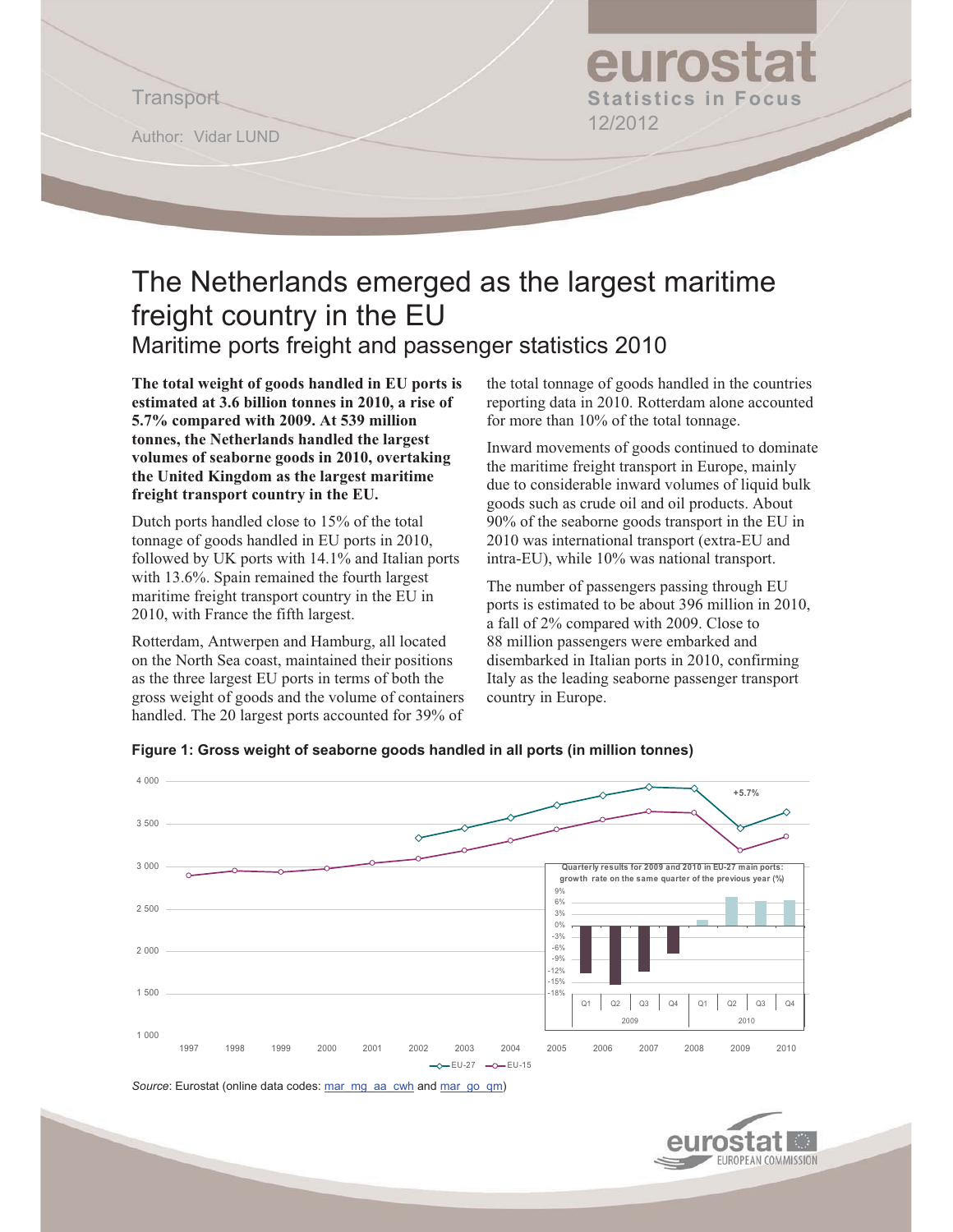## **Port activity grew in most EU countries**

A total of 3.6 billion tonnes of goods<sup>1</sup> were handled in EU ports (EU-27) in 2010, an increase of 5.7% compared with 2009 (Table 1). Outwards transport grew slightly more than inwards transport (6.1%).

The sustained growth in all four quarters of 2010, shown in figure 1, and the substantial rise compared with the previous year indicate that European port activity continued its gradual recovery from the economic downturn in 2008/2009. Even so, the overall activity in EU ports was still lower in 2010 than the level recorded 5 years earlier, in 2005.

Port activity grew in most European countries in 2010. The largest increases were recorded in Poland, Estonia and Finland, while Belgium, the Netherlands, Sweden and Lithuania also had double-digit increases in the tonnage of goods handled in their ports compared with 2009.

In contrast to this general trend, decreases in port activity were recorded in Greece (-8.2%), Denmark (-3.9%), Latvia (-2.3%) and France (-0.6%).

## **The Netherlands largest maritime freight transport country**

One outcome of the changes in port activity following the economic downturn was that the Netherlands emerged as the largest maritime freight transport country in the EU, overtaking the United Kingdom. The 539 million tonnes handled in Dutch ports in 2010 represent close to 15% of the EU-27 total.

The Netherlands is followed by the UK and Italy, handling 14.1% and 13.6% of the total tonnage in EU-27 ports, respectively. Spain remained the fourth largest maritime freight transport country in 2010, with France the fifth largest.

|  | Table 1: Gross weight of seaborne goods handled in all ports (in million tonnes) |  |  |
|--|----------------------------------------------------------------------------------|--|--|
|--|----------------------------------------------------------------------------------|--|--|

|                  | 1997                 | 2003                 | 2004        | 2005                 | 2006                 | 2007     | 2008     | 2009        |                      | 2010             |              | <b>Growth rate</b><br>2009-2010 |
|------------------|----------------------|----------------------|-------------|----------------------|----------------------|----------|----------|-------------|----------------------|------------------|--------------|---------------------------------|
|                  | Total                | Total                | Total       | Total                | Total                | Total    | Total    | Total       |                      | Inwards Outwards | <b>Total</b> | $(\%)$                          |
| <b>EU-27</b>     |                      | : 3452.3             | 3570.2      | 3718.7               | 3836.0               | 3937.5   | 3 9 18.7 | 3 4 4 5 . 5 | 2 2 4 9 . 9          | 1 391.1          | 3 641.0      | $+5.7%$                         |
| <b>EU-15</b>     | 2 8 8 7 . 2          | 3 188.8              | 3 3 0 4 .6  | 3 4 3 3 . 8          | 3 5 4 5 .9           | 3 647.3  | 3 6 28.8 | 3 183.8     | 2 139.3              | 1 210.9          | 3 3 5 0.2    | $+5.2%$                         |
| <b>EEA-IS+HR</b> | $\mathbf{r}$         | 3 6 5 9.4            | 3 7 9 3 . 7 | 3 946.6              | 4 0 5 9.1            | 4 1 66.1 | 4 141.3  | 3 651.5     | 2 3 2 3 . 1          | 1 537.3          | 3 860.4      | $+5.7%$                         |
| BE               | 161.6                | 181.1                | 187.9       | 206.5                | 218.9                | 236.3    | 243.8    | 203.4       | 126.9                | 101.3            | 228.2        | $+12.2%$                        |
| ВG               | $\mathbb{R}^2$       | 21.4                 | 23.1        | 24.8                 | 27.5                 | 24.9     | 26.6     | 21.9        | 11.8                 | 11.1             | 22.9         | $+4.8%$                         |
| DK               | 124.0                | 104.0                | 100.4       | 99.7                 | 107.7                | 109.7    | 106.1    | 90.6        | 47.8                 | 39.3             | 87.1         | $-3.9%$                         |
| <b>DE</b>        | 213.3                | 254.8                | 271.9       | 284.9                | 302.8                | 315.1    | 320.6    | 262.9       | 169.9                | 106.0            | 276.0        | $+5.0%$                         |
| EE               | $\pm$                | 47.0                 | 44.8        | 46.5                 | 50.0                 | 45.0     | 36.2     | 38.5        | 11.5                 | 34.5             | 46.0         | $+19.5%$                        |
| IE.              | 36.3                 | 46.2                 | 47.7        | 52.1                 | 53.3                 | 54.1     | 51.1     | 41.8        | 30.7                 | 14.4             | 45.1         | $+7.7%$                         |
| EL               | 101.3                | 162.5                | 157.9       | 151.3                | 159.4                | 164.3    | 152.5    | 135.4       | 74.2                 | 50.2             | 124.4        | $-8.2%$                         |
| <b>ES</b>        | 270.6                | 343.7                | 373.1       | 400.0                | 414.4                | 426.6    | 416.2    | 363.5       | 252.5                | 123.9            | 376.4        | $+3.5%$                         |
| <b>FR</b>        | 305.1                | 330.1                | 334.0       | 341.5                | 350.3                | 346.8    | 352.0    | 315.5       | 215.2                | 98.4             | 313.6        | $-0.6%$                         |
| IT               | 434.3                | 477.0                | 485.0       | 508.9                | 520.2                | 537.3    | 526.2    | 469.9       | 324.5                | 169.6            | 494.1        | $+5.2%$                         |
| CY               |                      | 7.3                  | 6.8         | 7.3                  | 7.7                  | 7.5      | 8.0      | 6.8         | 6.0                  | 0.9              | 7.0          | $+2.2%$                         |
| <b>LV</b>        |                      | 54.7                 | 54.8        | 59.7                 | 56.9                 | 61.1     | 61.4     | 60.1        | 5.1                  | 53.6             | 58.7         | $-2.3%$                         |
| LT.              |                      | 30.2                 | 25.8        | 26.1                 | 27.2                 | 29.3     | 36.4     | 34.3        | 15.4                 | 22.4             | 37.9         | $+10.3%$                        |
| МT               |                      | 5.2                  | 5.3         | 5.3                  | 5.5                  | 5.3      | 5.5      | 5.5         | 4.7                  | 1.3              | 6.0          | $+9.0%$                         |
| <b>NL</b>        | 402.2                | 410.3                | 440.7       | 460.9                | 477.2                | 507.5    | 530.4    | 483.1       | 386.3                | 152.4            | 538.7        | $+11.5%$                        |
| PL               | $\ddot{\phantom{a}}$ | 51.0                 | 52.3        | 54.8                 | 53.1                 | 52.4     | 48.8     | 45.1        | 28.6                 | 30.9             | 59.5         | $+32.0%$                        |
| PT               | 54.7                 | 57.5                 | 59.1        | 65.3                 | 66.9                 | 68.2     | 65.3     | 61.7        | 42.9                 | 23.1             | 66.0         | $+6.9%$                         |
| RO               | $\ddot{\phantom{a}}$ | 35.9                 | 40.6        | 47.7                 | 46.7                 | 48.9     | 50.5     | 36.1        | 16.9                 | 21.2             | 38.1         | $+5.6%$                         |
| SI               | $\ddot{\phantom{a}}$ | 10.8                 | 12.1        | 12.6                 | 15.5                 | 15.9     | 16.6     | 13.4        | 10.3                 | 4.3              | 14.6         | $+9.2%$                         |
| FL.              | 75.3                 | 104.4                | 106.5       | 99.6                 | 110.5                | 114.8    | 114.7    | 93.2        | 59.5                 | 49.8             | 109.3        | $+17.3%$                        |
| SE               | 149.9                | 161.5                | 167.4       | 178.1                | 180.5                | 185.1    | 187.8    | 161.8       | 96.5                 | 83.1             | 179.6        | $+11.0%$                        |
| UK               | 558.5                | 555.7                | 573.1       | 584.9                | 583.7                | 581.5    | 562.2    | 500.9       | 312.5                | 199.4            | 511.9        | $+2.2%$                         |
| <b>IS</b>        |                      | 5.0                  | 5.3         | 5.7                  | 5.9                  | $\sim$ 1 |          |             |                      |                  |              |                                 |
| <b>NO</b>        |                      | 186.8                | 198.2       | 201.7                | 196.8                | 198.5    | 193.4    | 182.6       | 59.0                 | 136.2            | 195.1        | $+6.8%$                         |
| HR.              |                      | 20.3                 | 25.2        | 26.2                 | 26.3                 | 30.1     | 29.2     | 23.4        | 14.3                 | 10.0             | 24.3         | $+4.1%$                         |
| TR               |                      | $\ddot{\phantom{a}}$ | ÷           | $\ddot{\phantom{a}}$ | $\ddot{\phantom{a}}$ | ÷        | 305.3    | 293.9       | $\ddot{\phantom{a}}$ | ÷                |              |                                 |

Source: Eurostat (online data code: mar\_mg\_aa\_cwhd)

</u>

*<sup>1</sup> This "Statistics in Focus" is based on data collected in the framework of the EU maritime transport statistics Directive (Directive 2009/42/EC of the European Parliament and of the Council of 6 May 2009 on statistical returns in respect of carriage of goods and passengers by sea). Not all Member States have reported for all aspects during the period 1997–2010. Methodological and other explanatory notes including countryspecific remarks are available at the end of the publication (pages 14–15). Detailed data are available in the maritime transport database, freely accessible on the Eurostat web site (see link on page 16).*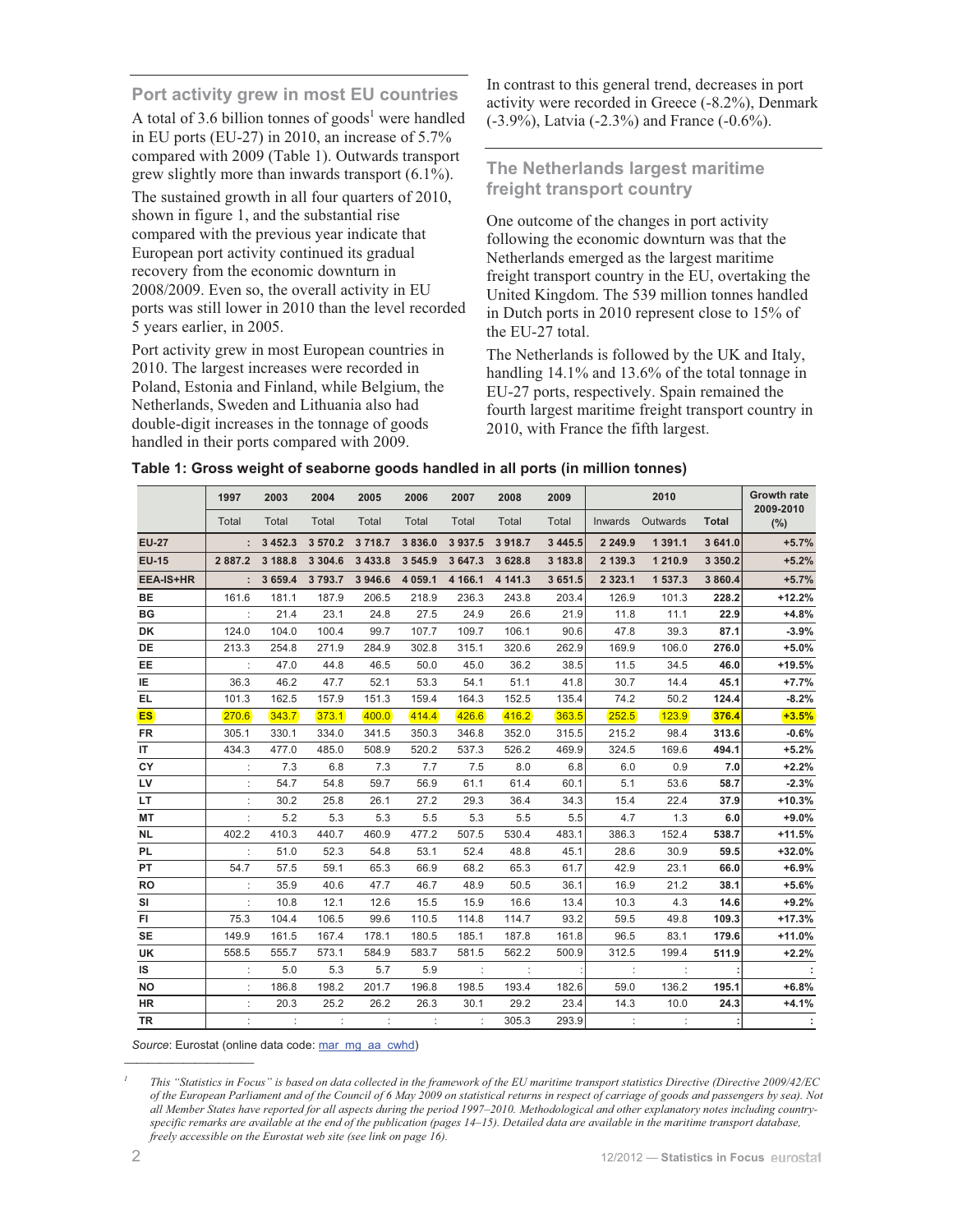Inward movements of goods continued to dominate European seaborne transport in 2010. Inward transport made up close to 62% of the total tonnage of goods handled in EU-27 ports in 2010, about the same share as in 2009. Considerable inward volumes of liquid bulk goods (which include crude oil and oil products) are the main reason for this.

In general, more seaborne goods are unloaded than loaded in most EU countries. Cyprus had the highest share of total tonnage unloaded in 2010 (87%), followed by Malta (79%) and the Netherlands (72%). However, in Romania and the three Baltic countries (Estonia, Latvia and

Lithuania) the outward movement of goods was dominant. For the three Baltic countries, this was largely due to outward movement of oil products. In Romania the largest outward cargo was agricultural products, which increased by 9% in 2010.

The share of outwards goods was also dominant in the EEA country Norway. The total tonnages of outwards goods from Norwegian ports grew more than 7% in 2010, mainly due to increased volumes of ores and dry bulk goods. However, there was a decrease of nearly 14% in the tonnage of the main outwards product: crude oil.

## **Liquid bulk dominates maritime freight in Europe**

| Table 2: Gross weight of seaborne goods handled (inward and outward) in main ports <sup>(1)</sup> in 2010 by |  |
|--------------------------------------------------------------------------------------------------------------|--|
| type of cargo <sup>(2)</sup> (in % of total cargo handled)                                                   |  |

|                  |                      |                   | Share in % of total cargo handled in main ports |                                 |                     |       | <b>Total cargo</b>                              | <b>Total cargo</b>                             |
|------------------|----------------------|-------------------|-------------------------------------------------|---------------------------------|---------------------|-------|-------------------------------------------------|------------------------------------------------|
|                  | Liquid bulk<br>goods | Dry bulk<br>goods | Large<br>containers                             | Ro-Ro<br>Mobile<br><b>Units</b> | Other<br>cargo, nes | Total | handled in<br>main ports<br>(million<br>tonnes) | handled in<br>all ports<br>(million<br>tonnes) |
| <b>EU-27</b>     | 41%                  | 23%               | 19%                                             | 12%                             | 6%                  | 100%  | 3 538.4                                         | 3641.0                                         |
| <b>EEA-IS+HR</b> | 41%                  | 23%               | 18%                                             | 11%                             | 6%                  | 100%  | 3729.9                                          | 3 860.4                                        |
| <b>BE</b>        | 22%                  | 18%               | 42%                                             | 10%                             | 7%                  | 100%  | 226.4                                           | 228.2                                          |
| <b>BG</b>        | 44%                  | 40%               | 7%                                              | 1%                              | 9%                  | 100%  | 22.9                                            | 22.9                                           |
| DK               | 30%                  | 30%               | 7%                                              | 29%                             | 5%                  | 100%  | 78.7                                            | 87.1                                           |
| DE               | 19%                  | 22%               | 40%                                             | 11%                             | 8%                  | 100%  | 268.6                                           | 276.0                                          |
| EE               | 67%                  | 15%               | 3%                                              | 8%                              | 7%                  | 100%  | 43.6                                            | 46.0                                           |
| IE               | 27%                  | 29%               | 15%                                             | 28%                             | 1%                  | 100%  | 43.9                                            | 45.1                                           |
| <b>EL</b>        | 46%                  | 25%               | 11%                                             | 14%                             | 4%                  | 100%  | 101.3                                           | 124.4                                          |
| <b>ES</b>        | 40%                  | 21%               | 30%                                             | 4%                              | 6%                  | 100%  | 376.4                                           | 376.4                                          |
| <b>FR</b>        | 50%                  | 25%               | 12%                                             | 8%                              | 5%                  | 100%  | 308.2                                           | 313.6                                          |
| IT               | 44%                  | 14%               | 17%                                             | 18%                             | 7%                  | 100%  | 482.2                                           | 494.1                                          |
| CY               | 41%                  | 20%               | 28%                                             | 4%                              | 7%                  | 100%  | 7.0                                             | 7.0                                            |
| LV               | 36%                  | 46%               | 5%                                              | 3%                              | 9%                  | 100%  | 57.2                                            | 58.7                                           |
| LT               | 50%                  | 31%               | 8%                                              | 7%                              | 5%                  | 100%  | 37.9                                            | 37.9                                           |
| <b>MT</b>        | 55%                  | 13%               | 20%                                             | 8%                              | 4%                  | 100%  | 3.8                                             | 6.0                                            |
| <b>NL</b>        | 49%                  | 27%               | 16%                                             | 3%                              | 5%                  | 100%  | 537.7                                           | 538.7                                          |
| <b>PL</b>        | 31%                  | 41%               | 13%                                             | 10%                             | 6%                  | 100%  | 59.2                                            | 59.5                                           |
| PT               | 45%                  | 26%               | 21%                                             | 1%                              | 7%                  | 100%  | 64.0                                            | 66.0                                           |
| <b>RO</b>        | 27%                  | 49%               | 13%                                             | 0%                              | 11%                 | 100%  | 36.5                                            | 38.1                                           |
| SI               | 19%                  | 43%               | 25%                                             | 3%                              | 11%                 | 100%  | 14.6                                            | 14.6                                           |
| FI.              | 33%                  | 29%               | 10%                                             | 14%                             | 14%                 | 100%  | 104.5                                           | 109.3                                          |
| <b>SE</b>        | 40%                  | 17%               | 8%                                              | 26%                             | 9%                  | 100%  | 165.2                                           | 179.6                                          |
| <b>UK</b>        | 46%                  | 20%               | 11%                                             | 19%                             | 3%                  | 100%  | 498.5                                           | 511.9                                          |
| IS               |                      | ÷                 |                                                 |                                 |                     |       |                                                 |                                                |
| <b>NO</b>        | 51%                  | 34%               | 3%                                              | 5%                              | 8%                  | 100%  | 171.9                                           | 195.1                                          |
| <b>HR</b>        | 43%                  | 42%               | 6%                                              | 3%                              | 7%                  | 100%  | 19.6                                            | 24.3                                           |
| <b>TR</b>        |                      |                   |                                                 |                                 |                     |       |                                                 |                                                |

*(1) According to Directive 2009/42, "main ports", in terms of transport of goods, are ports handling more than 1 million tonnes of goods annually (see also methodological notes).* 

*(2) Liquid bulk: Liquefied gas, Crude oil, Oil products, other liquid bulk goods* 

*Dry bulk: Ores, Coal, Agricultural products (e.g. grain, soya, tapioca), other dry bulk goods* 

Large containers: 20 ft freight units, 40 ft freight units, freight units > 20 ft and < 40 ft, freight units > 40 ft

*Ro-Ro mobile units: a) Mobile self-propelled units: Road goods vehicles and accompanying trailers, Passenger cars, motorcycles and accompanying trailers/caravans, Passenger buses, Trade vehicles (including import/export motor vehicles), Live animals on the hoof, Other mobile self-propelled units.* 

*b) Mobile non-self-propelled units: Unaccompanied road goods trailers and semi-trailers, Unaccompanied caravans and other road, agricultural and industrial vehicles, Rail wagons, shipborne port-to-port trailers, and shipborne barges engaged in goods transport, Other mobile non-self-propelled units* 

*Other cargo, not elsewhere specified (nes): Forestry products, Iron and steel products, other general cargo.* 

Source: Eurostat (online data code: mar\_mg\_am\_cwhc)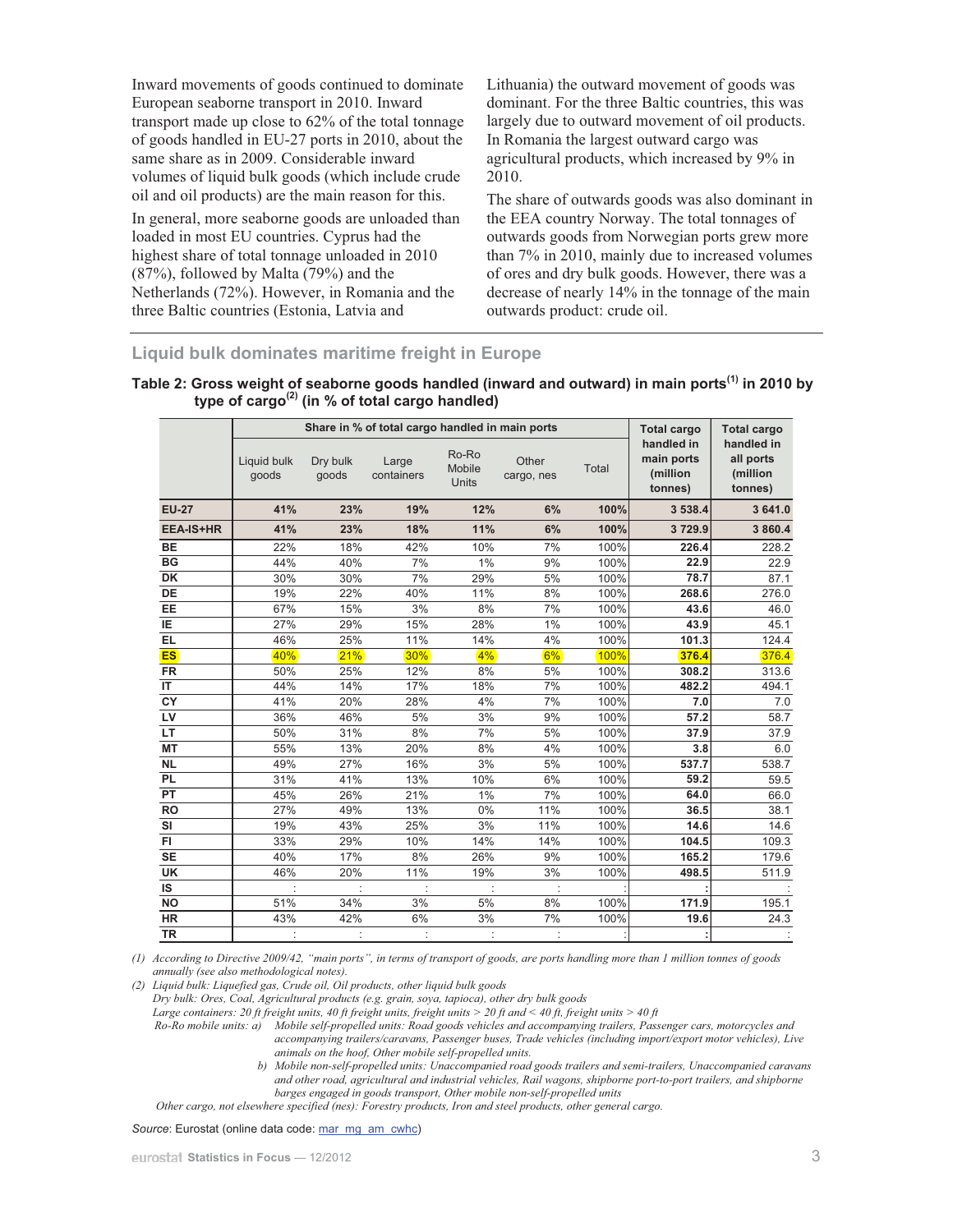In 2010, liquid bulk goods accounted for 41% of the total tonnage of cargo handled in the main EU-27 ports, followed by dry bulk goods with 23% and containers with 19% (Table 2). Dutch ports handled by far the largest tonnage of liquid bulk goods (265 million tonnes). Poland saw the largest rise in the movements of liquid bulk goods in main ports in 2010, a result of increased crude oil transport to the Netherlands.

Estonia recorded the highest share of liquid bulk goods as a percentage of the total tonnage of goods handled in its main ports, reflecting outward movements of large volumes of Russian oil. Malta also had a considerable share of liquid bulk goods in 2010, mainly due to inwards movements of oil products from Italy. Liquid bulk also made up more than half of the tonnage of goods handled in Norwegian main ports, due to outwards movements of large volumes of North Sea oil.

Estonia recorded the largest increase in handling of dry bulk goods in main ports in 2010, while the Netherlands again had the largest tonnage (145 million tonnes). The largest shares of dry bulk goods in the percentage of the total tonnage of goods handled in main ports were recorded in

Romania, Latvia, and Slovenia. For the last two countries, dry bulk volumes were mainly coal, while the main dry bulk goods in Romania were agricultural products.

## **Spain handled the most containers**

The largest volumes of goods in containers were handled in Spain, with 112 million tonnes, and Germany, with 107 million tonnes. Container transport was the dominant type of cargo in the main ports of Belgium and Germany, with shares of 42% and 40% of total goods handled, respectively. Poland recorded the largest rise in the tonnage of goods in containers in 2010, due to increased inward movements from China and outward movements to Russia.

The shares of Ro-Ro units as a percentage of the total tonnage of goods handled in main ports were highest for Denmark (29%), Ireland (28%) and Sweden (26%). However, the United Kingdom recorded by far the largest tonnage for Ro-Ro mobile unit movements (96 million tonnes), mainly due to cross-channel transport from Dover.

**Rotterdam, Antwerpen and Hamburg remain top ports** 

|                |                                   |                   |       |          |            |             |                     |            | 2010                    |                      |                          |                              |                        |                    | Average                         |
|----------------|-----------------------------------|-------------------|-------|----------|------------|-------------|---------------------|------------|-------------------------|----------------------|--------------------------|------------------------------|------------------------|--------------------|---------------------------------|
|                |                                   |                   | 1997  | 2007     | 2009       |             | <b>By direction</b> |            |                         |                      |                          | By type of cargo handled (%) |                        | <b>Growth rate</b> | annual                          |
| Rank<br>2010   | Port                              | $\star$           | Total | Total    | Total      |             | Inwards Outwards    | Total      | Liquid<br>bulk<br>goods | Dry<br>bulk<br>goods | Large<br>con-<br>tainers | Ro-Ro<br>Mobile<br>units     | Other<br>cargo,<br>nes | 2009-2010<br>(%)   | growth rate<br>1997-2010<br>(%) |
| 1              | Rotterdam (NL)                    | $=$               | 303.4 | 374.2    | 353.9      | 287.9       | 107.9               | 395.8      | 53%                     | 21%                  | 22%                      | 2%                           | 3%                     | $+11.8%$           | $+2.1%$                         |
| $\overline{2}$ | Antwerpen (BE)                    | $=$               | 104.6 | 165.5    | 142.1      | 83.9        | 76.2                | 160.0      | 25%                     | 12%                  | 52%                      | 3%                           | 7%                     | $+12.6%$           | $+3.3%$                         |
| 3              | Hamburg (DE)                      | $=$               | 69.6  | 118.2    | 94.8       | 61.9        | 42.6                | 104.5      | 14%                     | 25%                  | 59%                      | 0%                           | 3%                     | $+10.3%$           | $+3.2%$                         |
| 4              | Marseille (FR)                    | $\qquad \qquad =$ | 92.9  | 92.6     | 79.8       | 64.4        | 18.0                | 82.4       | 71%                     | 14%                  | 9%                       | 3%                           | 3%                     | $+3.2%$            | $-0.9%$                         |
| 5              | Amsterdam (NL)                    | $=$               | 36.9  | 62.5     | 72.7       | 48.8        | 23.9                | 72.7       | 51%                     | 43%                  | 1%                       | 0%                           | 4%                     | $-0.1%$            | $+5.3%$                         |
| 6              | Le Havre (FR)                     | $\qquad \qquad =$ | 58.2  | 73.9     | 69.2       | 49.8        | 15.9                | 65.8       | 64%                     | 5%                   | 29%                      | 1%                           | 0%                     | $-5.0%$            | $+0.9%$                         |
| $\mathbf{7}$   | Algeciras (ES)                    | $+1$              | 34.2  | 62.1     | 55.8       | 33.8        | 24.8                | 58.6       | 43%                     | 3%                   | 50%                      | 1%                           | 3%                     | $+4.9%$            | $+4.2%$                         |
| 8              | Immingham (UK)                    | $+1$              | 48.0  | 66.3     | 54.7       | 40.5        | 13.6                | 54.0       | 41%                     | 31%                  | 1%                       | 25%                          | 2%                     | $-1.2%$            | $+0.9%$                         |
| $\overline{9}$ | Valencia (ES)                     | $+1$              | 16.3  | 45.9     | 48.3       | 28.1        | 25.0                | 53.1       | 10%                     | 5%                   | 76%                      | 0%                           | 9%                     | $+9.8%$            | $+9.5%$                         |
| 10             | Bergen (NO)                       | $-3$              |       | 61.2     | 56.0       | 9.6         | 40.1                | 49.8       | 90%                     | 5%                   | 0%                       | 0%                           | 4%                     | $-11.1%$           |                                 |
| 11             | London (UK)                       | $=$               | 55.7  | 52.7     | 45.4       | 39.8        | 8.3                 | 48.1       | 41%                     | 23%                  | 13%                      | 19%                          | 5%                     | $+5.8%$            | $-1.1%$                         |
| 12             | Bremerhaven (DE)                  | $+1$              | 16.6  | 43.6     | 42.7       | 20.8        | 25.1                | 45.9       | 0%                      | 0%                   | 92%                      | 0%                           | 7%                     | $+7.6%$            | $+8.1%$                         |
| 13             | Göteborg (SE)                     | $+4$              | 31.3  | 40.4     | 38.9       | 22.4        | 20.5                | 42.9       | 53%                     | 0%                   | 20%                      | 27%                          | 0%                     | $+10.3%$           | $+2.5%$                         |
| 14             | Milford Haven (UK)                | $+1$              | 34.5  | 35.5     | 39.3       | 27.9        | 14.8                | 42.8       | 97%                     | 0%                   | 0%                       | 2%                           | 0%                     | $+8.9%$            | $+1.7%$                         |
| 15             | Genova (IT)                       | $-3$              | 42.2  | 48.4     | 42.7       | 30.1        | 11.3                | 41.4       | 49%                     | 7%                   | 26%                      | 17%                          | 1%                     | $-3.0%$            | $-0.1%$                         |
| 16             | Trieste (IT)                      | $-2$              | 42.1  | 39.8     | 41.0       | 33.3        | 7.2                 | 40.6       | 69%                     | 2%                   | 6%                       | 18%                          | 5%                     | $-1.0%$            | $-0.3%$                         |
| 17             | Southampton (UK)                  | $+3$              | 33.1  | 43.8     | 37.2       | 24.1        | 15.2                | 39.4       | 70%                     | 6%                   | 21%                      | 3%                           | 0%                     | $+5.7%$            | $+1.4%$                         |
| 18             | Dunkerque (FR)                    | $+9$              | 36.4  | 50.2     | 37.9       | 25.7        | 10.6                | 36.3       | 15%                     | 63%                  | 5%                       | 0%                           | 18%                    | $-4.3%$            | $-0.0%$                         |
| 19             | Tallinn (EE)                      | $-3$              |       | 35.9     | 31.4       | 8.7         | 27.5                | 36.3       | 70%                     | 15%                  | 4%                       | 10%                          | 1%                     | $+15.5%$           |                                 |
| 20             | Tees & Hartlepool (UK)            | $+3$              | 51.2  | 49.8     | 39.2       | 12.3        | 23.4                | 35.7       | 69%                     | 17%                  | 5%                       | 6%                           | 2%                     | $-8.9%$            | $-2.7%$                         |
|                | Total top 20 ports <sup>(1)</sup> | $\blacksquare$    |       | : 1588.8 | 429.9<br>1 | 954.0       | 552.0               | 506.0<br>1 | 48%                     | 16%                  | 27%                      | 5%                           | 4%                     | $+5.3%$            |                                 |
|                | EEA-IS+HR (all ports)             | ٠                 |       | : 4166.1 | 3 651.5    | 2 3 2 1 . 8 | 1535.8              | 3 8 5 7.7  |                         |                      |                          |                              |                        | $+5.6%$            |                                 |

## **Table 3: Top 20 cargo ports in 2010 - on the basis of gross weight of goods handled (in million tonnes)**

*\* This column indicates the number of positions lost or gained compared to 2009.*

*(1) Information about the ports being part of the top 20 ports during the reference year concerned. The composition of the top 20 changes over time.*

Source: Eurostat (online data code: mar\_mg\_aa\_pwhd)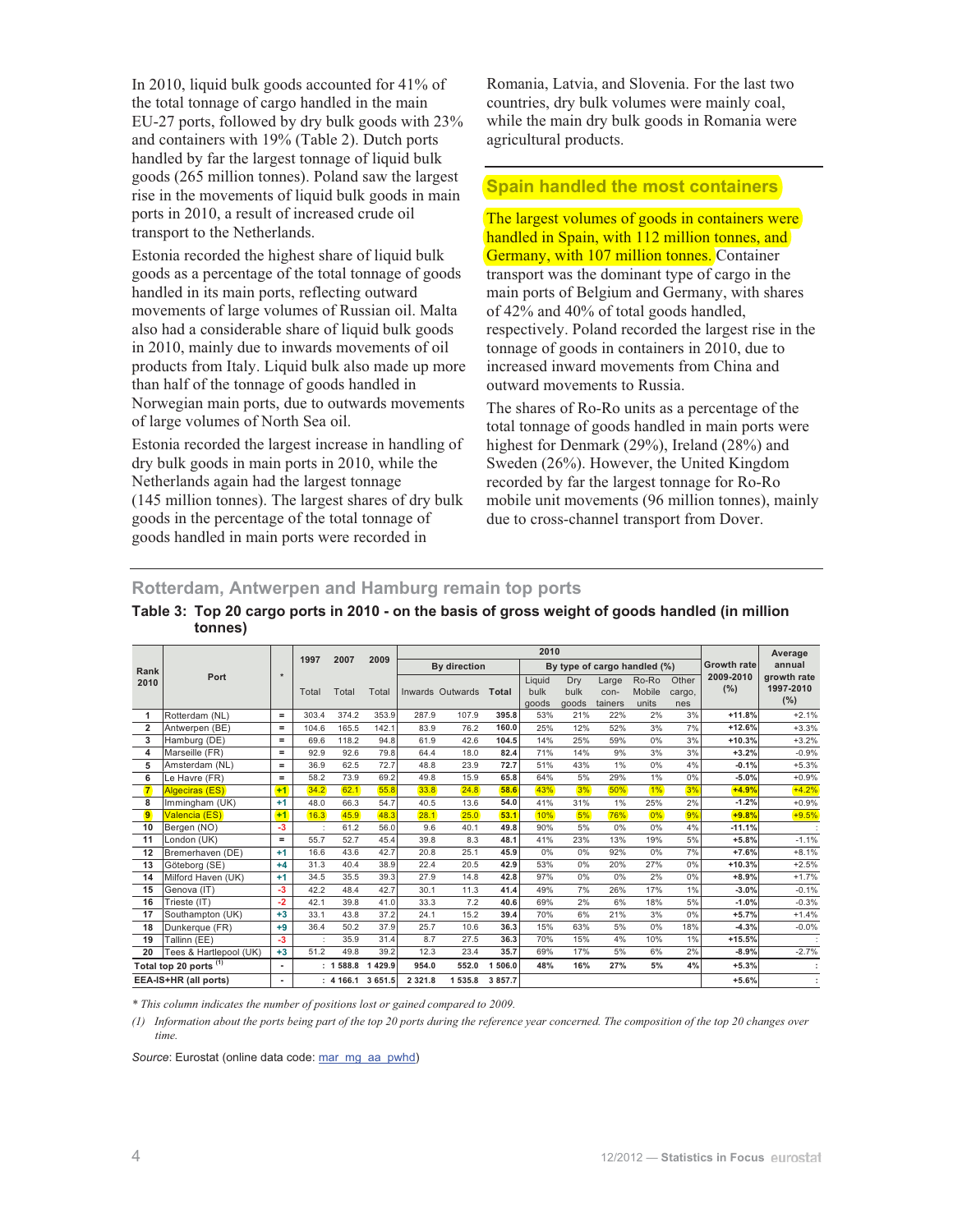

*(1) 2009 data for Turkey and 2006 data for Iceland.* 

Source: Eurostat (online data code: mar\_mg\_aa\_pwhd)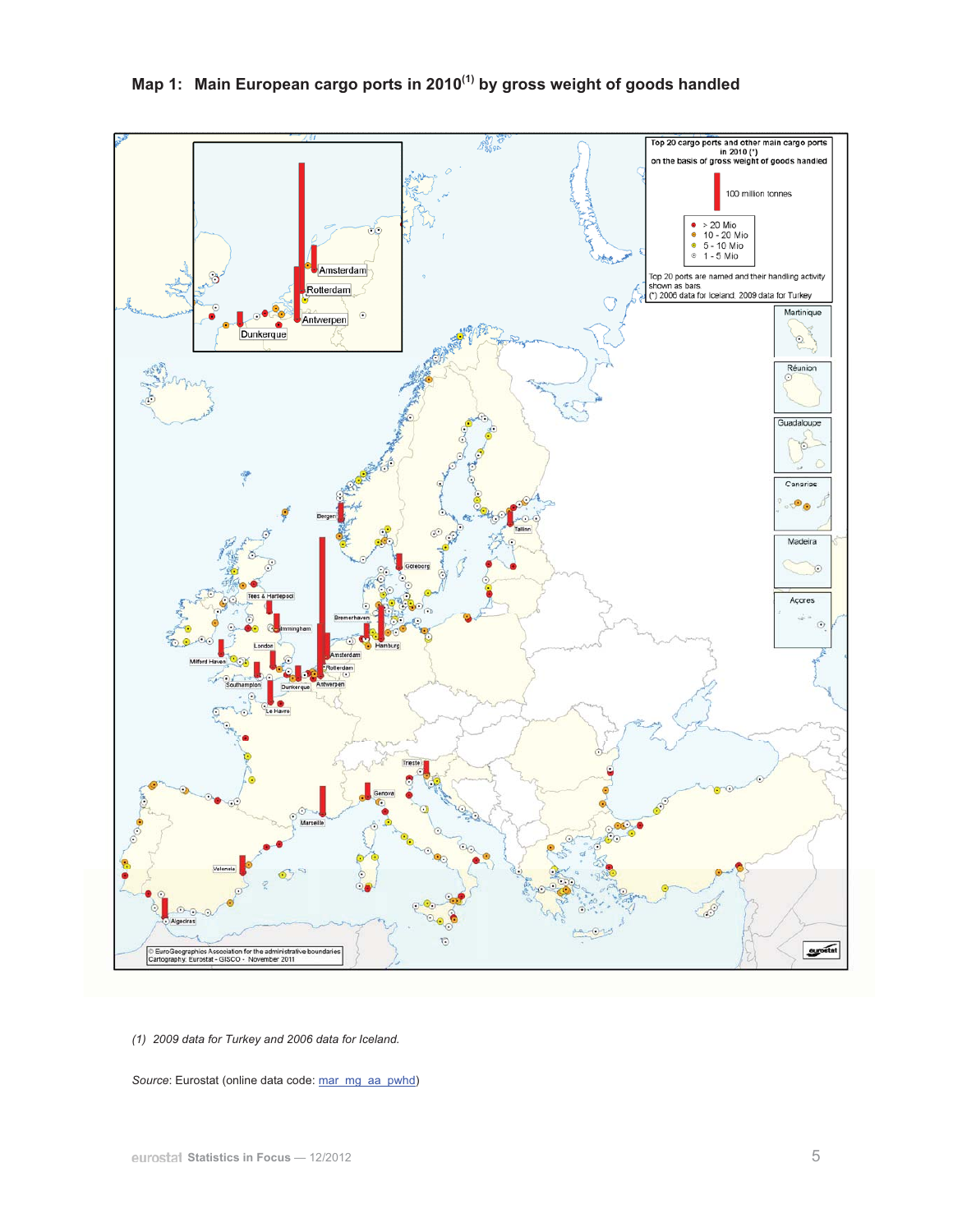Rotterdam, Antwerpen and Hamburg consolidated their positions as Europe's top three ports in 2010, with double-digit growth rates both for the gross weight of goods (Table 3) and the volume of containers handled (Table 4). In 2010, the top 20 ports accounted for 39% of the total tonnage of goods handled in the countries reporting data (EU-27, Croatia and Norway), about the same as in 2009. Rotterdam alone accounted for more than 10% of the total tonnage of goods handled in European ports in 2010.

Most of the cargo handling in the Dutch port of Rotterdam involves liquid and dry bulk goods such as oil, chemicals, coal and ores. Rotterdam is also Europe's largest container port, handling a total of 11 million twenty-foot equivalent units (TEUs) in 2010. Rotterdam plays an important role in the transport of products with intercontinental partners like Brazil (mainly inward traffic), South Africa (mainly inward traffic), the United States and the Far East.

Map 1 on the previous page shows that half the 20 top ports in 2010 are located on the North Sea coast<sup>1</sup>, five are Mediterranean ports and four ports are located on the Atlantic coast (three of which are on the Channel). Tallinn is the only top 20 port located on the Baltic Sea. There are no top 20 ports in the Black Sea.

The composition of the port infrastructure will sometimes determine if a country is represented on the top 20 list of ports or not. Denmark and Greece, for instance, are two countries with a high number of medium size ports (handling between 1 and 20 million tonnes of goods per year). However, there are no ports in these two countries above a 20 million tonnes threshold.

#### **Tallinn new in the top 20**

The most specialised ports in the top 20 are Milford Haven in the United Kingdom and Bergen in Norway, where 90% or more of the cargo handled in 2010 was liquid bulk goods. In most of the top 20 ports, inward activity was prevalent. However, two exceptions were Bergen and Tees & Hartlepool in the United Kingdom, which both handled substantial tonnages of outward movements of crude oil.

Another exception was the port of Tallinn in Estonia, where outwards transport of oil products made up more than half the total of goods handled in 2010. A growth rate of 15.5% compared with

2009 meant that Tallinn joined the list as the 19th largest cargo port in Europe in 2010.

Apart from the three top ports and Tallinn, the ports of Göteborg in Sweden (mainly liquid bulk), Valencia in Spain (mainly containers) and Milford Haven (mainly liquid bulk) experienced the largest growth in port activity in 2010. All these ports handled greater tonnages in 2010 than in the predownturn year of 2007.

Against that, some ports handling large volumes of liquid bulk goods experienced substantial decreases in 2010. Two of the main ports for exports of crude oil, Bergen and Tees & Hartlepool recorded decreases of 11.1% and 8.9%, respectively. The French ports of Le Havre and Dunkerque and the Italian port of Genova also saw substantial falls in the tonnages handled in 2010, mostly due to reduced inwards movements of liquid bulk goods such as crude oil and oil products.

## **Antwerpen overtook Hamburg in number of containers**

In the specific segment for container handling, the Belgian port of Antwerpen overtook the German port of Hamburg in number of Twenty-foot Equivalent Units (TEUs) handled in 2010, becoming the second largest container port in Europe. The top 3 ports are the same for the handling of the largest volume of containers and total tonnage of goods; Rotterdam, Antwerpen and Hamburg. All top three ports recorded double-digit growth rates in the number of TEUs handled in 2010 compared with 2009.

The Italian port of Gioia Tauro experienced the largest growth in number of TEUs handled in 2010, followed by the Italian port of La Spezia. For both these ports, the growth was mainly due to increased inward movements from China. The port of Piraeus in Greece also recorded a substantial rise in the number of TEUs, caused by increased movements to and from China and Turkey.

Bremerhaven and Valencia consolidated their position as the fourth and fifth largest container ports in Europe, with annual growth rates of 6.7% and 15.2%, respectively. The port of Liverpool in the United Kingdom overtook Constanta in Romania to become the 20th largest container port in Europe in 2010. The only three top 20 container ports recording decreases in the number of TEUs handled in 2010, were Genova in Italy, Algeciras in Spain and Zeebrugge in Belgium.

*<sup>1</sup>* The definitions of sea regions are available in the publication "Short Sea Shipping of Goods - 2008" (see link on page 16). Top 20 ports are *named and their handling activity shown as bars in the map.*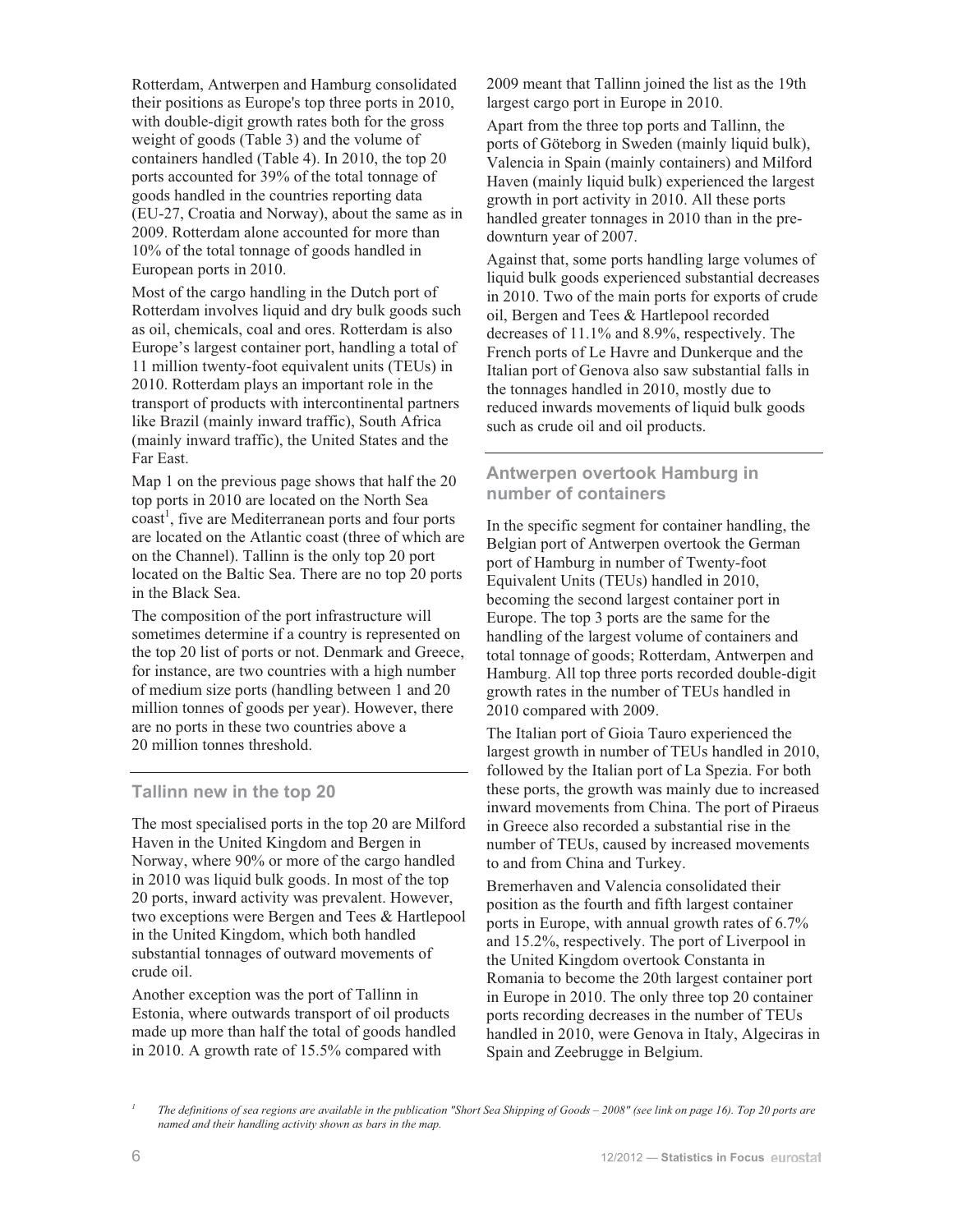| Rank<br>2010   | Port                              | $\star$           | 2003    | 2004    | 2005    | 2006    | 2007    | 2008    | 2009    |                   |              | 2010              | 2009-2010    | <b>Growth rate</b><br>(%) |
|----------------|-----------------------------------|-------------------|---------|---------|---------|---------|---------|---------|---------|-------------------|--------------|-------------------|--------------|---------------------------|
|                |                                   |                   | Total   | Total   | Total   | Total   | Total   | Total   | Total   | of which<br>empty | <b>Total</b> | of which<br>empty | <b>Total</b> | of which<br>empty         |
| $\mathbf{1}$   | Rotterdam (NL)                    | $=$               | 7 1 1 8 | 8 2 4 2 | 9 1 9 5 | 9575    | 10773   | 10 631  | 9579    | 1619              | 11 017       | 984               | $+15.0%$     | $-39.2%$                  |
| $\overline{2}$ | Antwerpen (BE) <sup>(2)</sup>     | $+1$              | 4 0 1 2 | 5 0 5 5 | 6 2 2 1 | 6718    | 7879    | 8 3 7 9 | 7 0 1 4 | 1 0 3 4           | 8 1 4 4      | 1 1 2 0           | $+16.1%$     | $+8.3%$                   |
| 3              | Hamburg (DE)                      | $-1$              | 6 1 2 6 | 7 0 0 4 | 8 0 8 4 | 8878    | 9914    | 9 7 6 7 | 7 0 31  | 1011              | 7906         | 1 2 3 4           | $+12.4%$     | $+22.1%$                  |
| 4              | Bremerhaven (DE)                  | $=$               | 3 1 5 9 | 3501    | 3 6 9 6 | 4 4 7 9 | 4 8 8 4 | 5451    | 4 5 5 2 | 543               | 4858         | 501               | $+6.7%$      | $-7.7%$                   |
| 5              | Valencia (ES) <sup>(3)</sup>      | Ξ                 | 2012    | 2 156   | 2415    | 2615    | 3 0 4 9 | 3 606   | 3 6 5 4 | 817               | 4 2 1 1      | 945               | $+15.2%$     | $+15.6%$                  |
| 6              | Gioia Tauro (IT)                  | $+2$              | 3 0 9 4 | 3 1 7 0 | 3 1 2 3 | 2835    | 3464    | 3 1 6 5 | 2725    | 223               | 3897         | 465               | $+43.0%$     | $+108.8%$                 |
| $\overline{7}$ | Felixstowe (UK)                   | $-1$              | 2 4 8 2 | 2717    | 2760    | 3 0 3 0 | 3 3 4 2 | 3 1 3 1 | 3 0 2 1 | 749               | 3 4 1 5      | 915               | $+13.0%$     | $+22.1%$                  |
| 8              | Algeciras (ES) <sup>(3)(4)</sup>  | $-1$              | 2 0 2 4 | 970     | 3 184   | 3 2 6 2 | 3 4 2 0 | 3 2 9 8 | 2953    | 522               | 2 7 7 7      | 472               | $-6.0%$      | $-9.5%$                   |
| 9              | Le Havre (FR)                     | $=$               | 2015    | 2 1 5 8 | 2 1 4 4 | 2 1 1 9 | 2685    | 2 5 1 2 | 2 2 5 7 | 378               | 2 3 6 9      | 377               | $+5.0%$      | $-0.3%$                   |
| 10             | Barcelona (ES) <sup>(3)</sup>     | $\qquad \qquad =$ | 1765    | 2 0 8 4 | 2 0 7 1 | 2 3 1 5 | 2606    | 2 5 6 5 | 1846    | 480               | 1928         | 453               | $+4.4%$      | $-5.5%$                   |
| 11             | Southampton (UK)                  | $+1$              | 1 3 7 5 | 1435    | 1 3 8 4 | 1502    | 1905    | 1617    | 1 3 8 5 | 350               | 1567         | 447               | $+13.1%$     | $+27.6%$                  |
| 12             | Zeebrugge (BE)                    | $-1$              | 328     | 458     | 682     | 895     | 1 1 9 1 | 1401    | 1467    | 271               | 1 4 3 7      | 264               | $-2.1%$      | $-2.6%$                   |
| 13             | La Spezia (IT)                    | $+3$              | 836     | 879     | 916     | 1 0 8 6 | 1 1 3 0 | 1 1 8 6 | 840     | 121               | 1 1 8 1      | 170               | $+40.5%$     | $+40.6%$                  |
| 14             | Las Palmas (ES) <sup>(3)</sup>    | Ξ                 | 966     | 1 1 1 1 | 1 2 2 2 | 1 303   | 1 3 1 9 | 1 3 1 2 | 1 0 0 6 | 255               | 1 1 1 8      | 273               | $+11.1%$     | $+7.2%$                   |
| 15             | Marseille (FR)                    | $=$               | 835     | 920     | 911     | 950     | 1 0 5 8 | 901     | 943     | 135               | 1 0 3 1      | 149               | $+9.3%$      | $+10.1%$                  |
| 16             | Genova (IT)                       | $-3$              | 1591    | 1437    | 1 0 3 8 | 1 1 4 6 | 1 2 3 0 | 1462    | 1 3 1 1 | 37                | 1 0 2 0      | 14                | $-22.2%$     | $-60.9%$                  |
| 17             | Göteborg (SE)                     | $=$               | 634     | 722     | 772     | 812     | 841     | 864     | 824     | 165               | 891          | 189               | $+8.2%$      | $+14.5%$                  |
| 18             | Piraeus (EL)                      | $=$               | 1606    | 1551    | 1401    | 1413    | 1 3 8 4 | 437     | 667     | 205               | 850          | 195               | $+27.4%$     | $-4.5%$                   |
| 19             | London (UK)                       | $=$               | 895     | 966     | 765     | 743     | 858     | 983     | 646     | 194               | 733          | 219               | $+13.3%$     | $+13.1%$                  |
| 20             | Liverpool (UK)                    | $+1$              | 565     | 601     | 613     | 613     | 676     | 674     | 589     | 96                | 662          | 135               | $+12.4%$     | $+40.2%$                  |
|                | Total top 20 ports <sup>(5)</sup> | $\blacksquare$    | 43 674  | 47 352  | 53 032  | 57 003  | 64 491  | 64 531  | 54 331  | 9 2 8 9           | 61 012       | 9 5 23            | $+12.3%$     | $+2.5%$                   |
|                | EEA-IS+HR (main ports)            | ٠                 |         | 61 670  | 69 527  | 74 476  | 83 947  | 83 048  | 70 495  | 13 3 3 9          | 78 409       | 13752             | $+11.2%$     | $+3.1%$                   |

#### **Table 4: Top-20 container ports in 2010 - on the basis of volume of containers handled in (1 000 TEUs(1))**

*\* This column indicates the number of positions lost or gained compared to 2009*

*(1) TEU = Twenty-foot Equivalent Unit (unit of volume equivalent to a 20 foot ISO container).* 

*(2) Partial data up to 2nd quarter 2004.* 

*(3) Data for 2004 are underestimated.* 

*(4) Data for the period 2003*–*2010 are provisional and likely to be revised.* 

*(5) Information about the ports being part of the top 20 ports during the reference year concerned. The composition of the top 20 changes over time.*

Source: Eurostat (online data code: mar\_mg\_am\_pvh)

#### **Increase in maritime transport within the EU**

The results shown in Table 5 are calculated from statistics provided by main ports for their partner ports. Unlike figures shown in the earlier part of this publication, these statistics do not correspond to the total handling of goods in ports (inwards movements plus outwards movements), but estimate the seaborne transport of goods between ports (see methodological notes on page 16).

In 2010, 63% of the EU-27 seaborne goods were transported to or from a partner port outside the EU, making maritime transport by far the most important mode in tonnage terms for long distance transport of goods for the EU. International transport inside the EU accounted for about 26% of the total tonnage of EU-27 seaborne goods in 2010, while national transport made up about 10% of the total tonnage.

In total, EU-27 seaborne transport increased by 5.9% from 2009 to 2010. International intra-EU transport grew by 8.9% compared with 2009, more than international extra-EU transport (6.7%). In contrast, the combined national seaborne transport in Europe decreased by 1% in the same period. At the country level, the changes in seaborne transport compared with 2009 were comparable with the changes in the tonnage of goods handled in all ports (Table 1).

Early estimates suggest that the seaborne transport volumes to/from the main EU-27 ports expressed in tonne-kilometres increased between 6% and 7% in 2010, which is slightly more than the increase in the transported volumes of goods. The implication of this is that the overall average distance travelled by freight vessels in 2010 was longer than in 2009.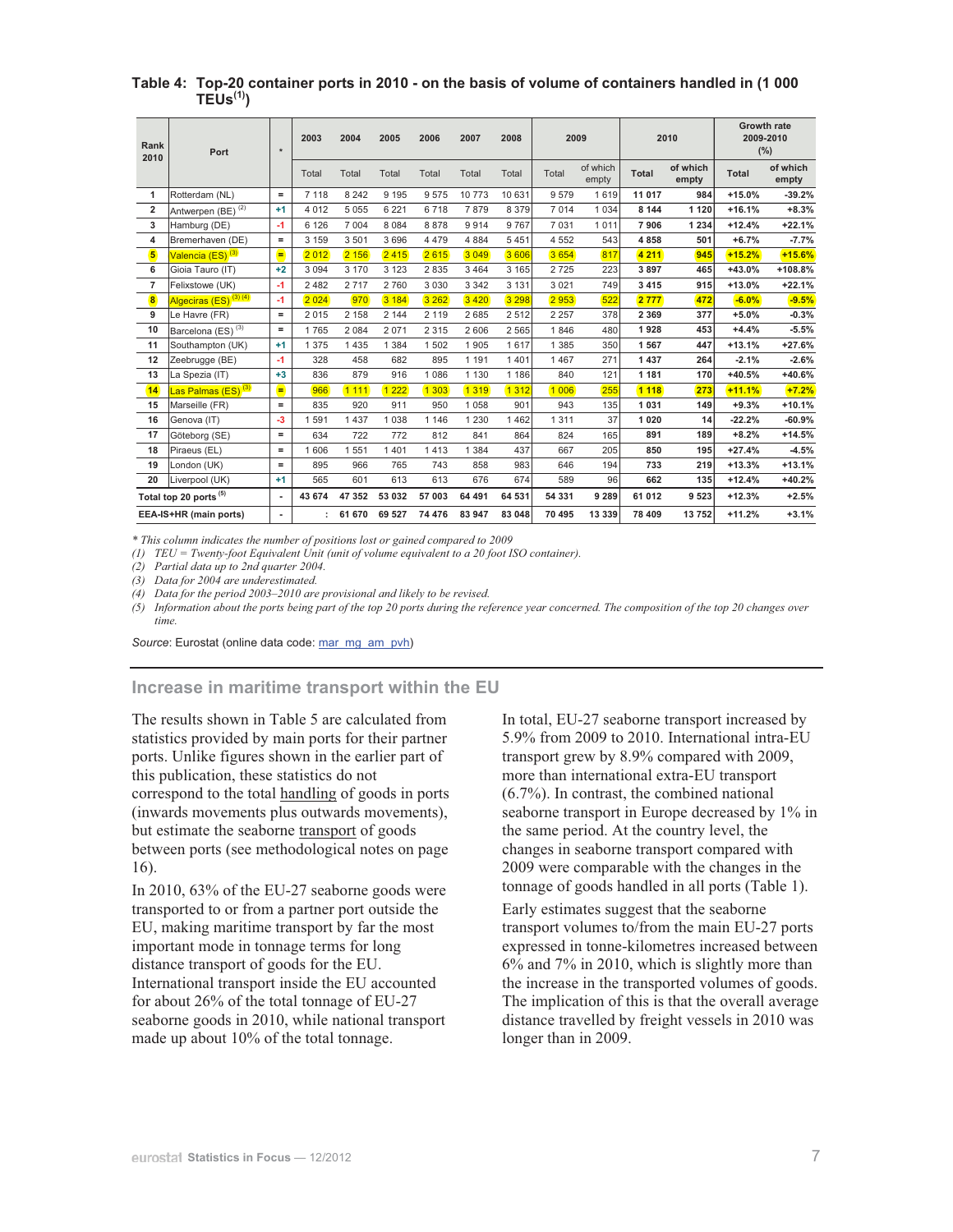## **Shorelines determine share of national transport by sea**

There are significant variations between countries in the shares of national and international transport. The share of national transport in countries with relatively limited shorelines is naturally low (less than 3%). On the other hand, countries with relatively long shorelines, like Greece, Italy, Denmark and Norway, have a higher share of national transport (20-30%).

Ireland, Latvia and Malta have the highest shares of international intra-EU transport (more than 70%), due to the fact that their main trading partners are other EU countries. Some countries, like Bulgaria, Romania, Slovenia, Spain, the Netherlands and Belgium, have high shares of extra-EU transport (above 65%), based either on their geographical position or the "deep sea" nature of the transport activities prevailing in their main ports.

#### **Table 5: Seaborne transport of goods between main ports in the reporting country and their partner ports grouped by main geographical areas (in % of total gross weight of goods transported)**

|                   |              |          | 2009          |              |         |              |          | <b>Total</b>  |              |         |             |
|-------------------|--------------|----------|---------------|--------------|---------|--------------|----------|---------------|--------------|---------|-------------|
|                   | <b>Total</b> |          | Of which      |              |         | <b>Total</b> |          | Of which      |              |         | transport   |
|                   | transport    |          | International |              |         | transport    |          | International |              |         | growth rate |
|                   | (million     | National | Intra         | Extra        | Unknown | (million     | National | Intra         | Extra        | Unknown | 2009-2010   |
|                   | tonnes)      |          | <b>EU-27</b>  | <b>EU-27</b> |         | tonnes)      |          | <b>EU-27</b>  | <b>EU-27</b> |         | (%)         |
| <b>EU-27</b>      | 2 7 2 7.2    | 11%      | 25%           | 62%          | 2%      | 2887.6       | 10%      | 26%           | 63%          | 2%      | $+5.9%$     |
| BE                | 201.7        | 2%       | 32%           | 66%          | 0%      | 226.3        | 2%       | 32%           | 66%          | 0%      | $+12.2%$    |
| <b>BG</b>         | 21.9         | 0%       | 23%           | 76%          | $1\%$   | 22.9         | 0%       | 19%           | 80%          | 0%      | $+4.8%$     |
| <b>DK</b>         | 75.7         | 17%      | 53%           | 27%          | 3%      | 73.6         | 20%      | 56%           | 23%          | 1%      | $-2.8%$     |
| <b>DE</b>         | 257.0        | $1\%$    | 40%           | 57%          | 1%      | 267.2        | $1\%$    | 40%           | 59%          | 0%      | $+4.0%$     |
| <b>EE</b>         | 34.4         | 0%       | 59%           | 40%          | $1\%$   | 43.6         | 0%       | 57%           | 42%          | 1%      | $+26.7%$    |
| IE                | 40.0         | 3%       | 76%           | 21%          | 0%      | 43.2         | 2%       | 74%           | 23%          | 1%      | $+8.0%$     |
| <b>EL</b>         | 93.0         | 29%      | 25%           | 45%          | 0%      | 88.3         | 25%      | 22%           | 52%          | $0\%$   | $-5.1%$     |
| ES                | 340.2        | 12%      | 20%           | 68%          | 0%      | 352.2        | 12%      | 21%           | 68%          | 0%      | $+3.5%$     |
| <b>FR</b>         | 299.9        | 7%       | 30%           | 59%          | 5%      | 301.2        | 6%       | 31%           | 60%          | 3%      | $+0.4%$     |
| IT                | 392.5        | 22%      | 14%           | 64%          | 1%      | 404.0        | 22%      | 13%           | 64%          | 1%      | $+2.9%$     |
| CY                | 6.8          | 0%       | 23%           | 16%          | 61%     | 7.0          | 0%       | 19%           | 23%          | 58%     | $+2.7%$     |
| LV                | 58.6         | 0%       | 75%           | 23%          | 1%      | 57.1         | 0%       | 74%           | 25%          | 1%      | $-2.6%$     |
| <b>LT</b>         | 34.3         | 0%       | 46%           | 52%          | 2%      | 37.9         | 0%       | 49%           | 49%          | 2%      | $+10.3%$    |
| МT                | 3.4          | 0%       | 75%           | 25%          | 0%      | 3.8          | 0%       | 71%           | 29%          | $0\%$   | $+12.6%$    |
| <b>NL</b>         | 482.1        | 0%       | 31%           | 68%          | 0%      | 537.7        | 0%       | 33%           | 67%          | 0%      | $+11.5%$    |
| <b>PL</b>         | 44.6         | 1%       | 66%           | 33%          | 0%      | 58.9         | 1%       | 67%           | 32%          | 0%      | $+31.9%$    |
| PT                | 56.3         | 13%      | 25%           | 49%          | 14%     | 58.2         | 12%      | 32%           | 56%          | $0\%$   | $+3.3%$     |
| <b>RO</b>         | 35.2         | 0%       | 26%           | 67%          | 7%      | 36.5         | 0%       | 21%           | 72%          | 6%      | $+3.9%$     |
| SI                | 13.3         | 0%       | 38%           | 62%          | 0%      | 14.6         | 0%       | 29%           | 71%          | 0%      | $+9.5%$     |
| FI.               | 85.5         | 6%       | 65%           | 29%          | 0%      | 98.6         | 8%       | 66%           | 26%          | 0%      | $+15.2%$    |
| <b>SE</b>         | 142.5        | 9%       | 67%           | 23%          | 2%      | 161.0        | 11%      | 66%           | 22%          | 1%      | $+13.0%$    |
| UK                | 442.2        | 18%      | 43%           | 36%          | 3%      | 454.7        | 16%      | 44%           | 36%          | 4%      | $+2.8%$     |
| IS <sup>(1)</sup> |              |          |               |              |         |              |          |               |              |         |             |
| $NO^{(1)}$        | 146.4        | 30%      | 53%           | 16%          | 1%      | 158.8        | 29%      | 62%           | 16%          | 1%      | $+8.5%$     |
| HR <sup>(1)</sup> | 19.1         | 7%       | 32%           | 60%          | $1\%$   | 19.0         | 6%       | 31%           | 61%          | 1%      | $-0.4%$     |
| TR <sup>(1)</sup> | 276.9        | 3%       | 36%           | 61%          | 0%      |              | ÷        |               |              |         |             |

*(1) The percentages of international intra-EU-27 and extra-EU-27 transport for non-EU-27 countries express the share of total transport with EU-27 and non-EU-27 countries respectively.*

*Source*: Eurostat (online data code: mar\_mg\_am\_cwt and mar\_mg\_am\_cwtt)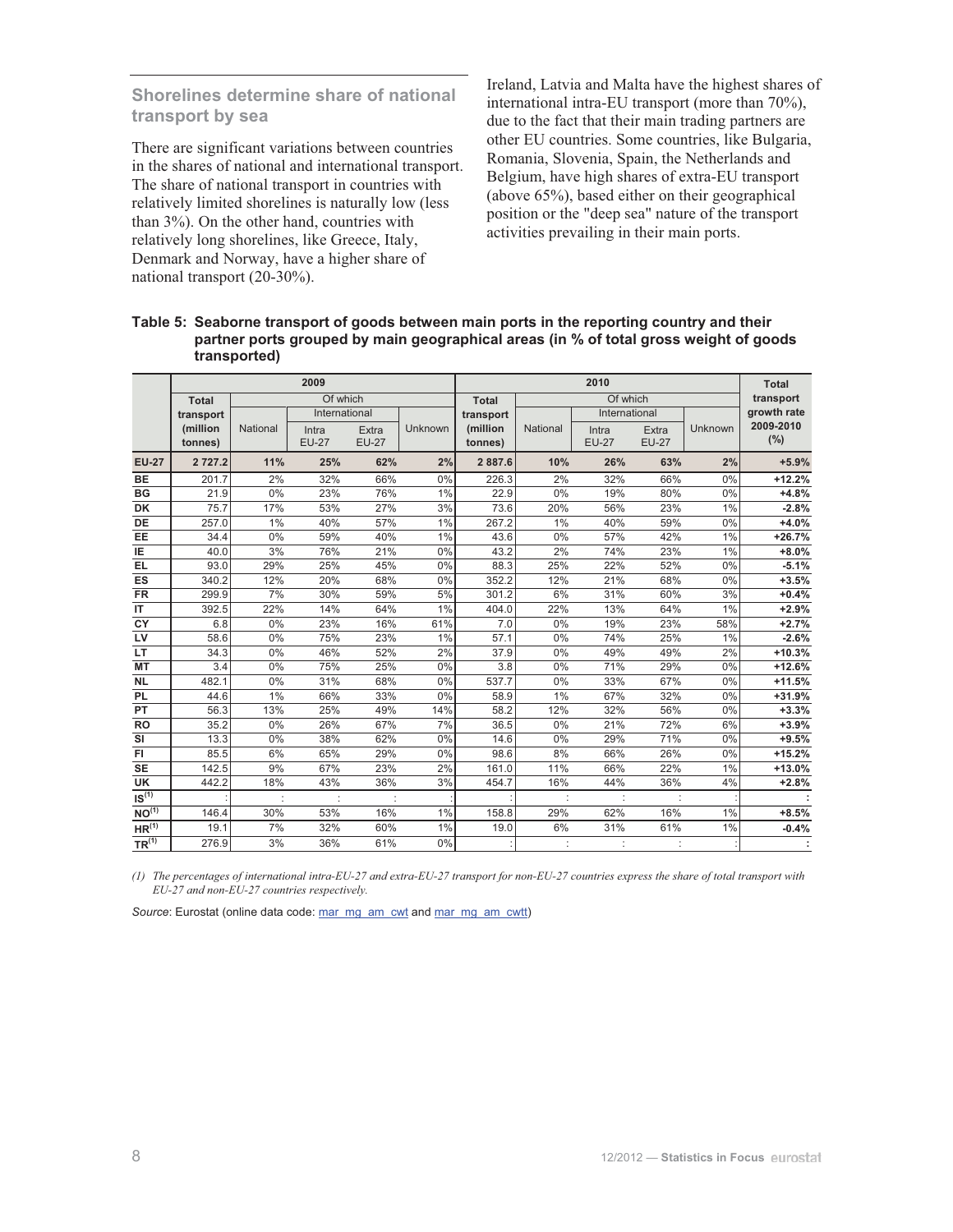|                   | 1997    | 2003           | 2004        | 2005        | 2006        | 2007        | 2008         | 2009     |                      |              | <b>Growth rate</b> |                      |          |                  |
|-------------------|---------|----------------|-------------|-------------|-------------|-------------|--------------|----------|----------------------|--------------|--------------------|----------------------|----------|------------------|
|                   | Total   | Total          | Total       | Total       | Total       | Total       | Total        | Total    | <b>Inwards</b>       | Outwards     | 2010<br>Cruise     | <b>Non</b><br>cruise | Total    | 2009-2010<br>(%) |
| <b>EU-27</b>      |         | 419 387        | 413 458     | 395 293     | 406 561     | 414 232     | 412 877      | 403 752  | 199 085              | 196 510      | 9660               | 385 935              | 395 595  | $-2.0%$          |
| EU-15 $(2)$       |         | 403 494        | 397 153     | 377 359     | 388 271     | 394 501     | 392 052      | 383 383  | 187 665              | 186 681      | 9 5 4 6            | 364 800              | 374 345  | $-2.4%$          |
| <b>EEA-IS+HR</b>  | ÷.      | 443 527        | 440 763     | 424 139     | 435 902     | 445 290     | 445 129      | 435 518  | 214 482              | 212 112      | 9826               | 416 769              | 426 595  | $-2.0%$          |
| BE <sup>(1)</sup> | 1946    | 739            | 787         | 922         | 891         | 909         | 799          | 751      | 410                  | 420          | 219                | 611                  | 829      | $+10.5%$         |
| <b>BG</b>         |         | $\overline{4}$ | 6           | 13          | 15          | 10          | 8            | $\Omega$ | $\mathbf{1}$         | $\mathbf{0}$ | $\mathbf{1}$       | $\Omega$             | 1        | +188.0%          |
| DK                | 75 928  | 48 653         | 48 555      | 47 924      | 48 145      | 48 409      | 46 657       | 43 56    | 21 190               | 20 803       | 338                | 41 655               | 41 993   | $-3.6%$          |
| DE                |         | 32 146         | 29 8 15     | 29 4 9 0    | 29 25 6     | 30 200      | 28 945       | 29 573   | 14 3 24              | 14 4 5 6     | 725                | 28 055               | 28780    | $-2.7%$          |
| EE                |         | 5 1 7 2        | 6452        | 8639        | 8 5 4 6     | 8 6 6 5     | 9 1 9 0      | 9 1 4 0  | 5 5 6 9              | 3943         | $\mathbf 0$        | 9512                 | 9512     | $+4.1%$          |
| IE                | 4 3 8 0 | 3747           | 3 5 5 0     | 3 2 7 5     | 3 2 0 7     | 3 2 2 5     | 3 1 0 8      | 2878     | 1549                 | 1539         | 10                 | 3079                 | 3 0 8 9  | $+7.3%$          |
| $EL^{(2)(3)}$     | 32 259  | 102 760        | 96 744      | 86 068      | 90 40 2     | 92 4 23     | 91 101       | 88 351   | 42 021               | 41 972       | $\mathbf 0$        | 83 993               | 83 993   | $-4.9%$          |
| <b>ES</b>         | 13 939  | 20 041         | 21 694      | 22 4 10     | 22 167      | 23 134      | 22 4 78      | 21 4 58  | 10 614               | 10 601       | 2 3 7 9            | 18 8 35              | 21 215   | $-1.1%$          |
| <b>FR</b>         | 33 124  | 27 405         | 27 068      | 25 804      | 26 402      | 27 048      | 26813        | 25 067   | 13 608               | 13 609       | 474                | 26 744               | 27 218   | $+8.6%$          |
| IT                | 80 181  | 82 576         | 83 316      | 78 753      | 85 984      | 86 970      | 90 156       | 92 707   | 43 862               | 43795        | 3682               | 83 976               | 87 658   | $-5.4%$          |
| CY                |         | 287            | 247         | 194         | 228         | 174         | 150          | 96       | 54                   | 54           | 107                |                      | 107      | $+11.3%$         |
| LV                |         | 118            | 130         | 144         | 217         | 362         | 437          | 591      | 334                  | 342          | $\mathbf 0$        | 676                  | 676      | $+14.2%$         |
| LT.               |         | 135            | 146         | 166         | 190         | 212         | 212          | 205      | 121                  | 130          | $\mathbf 0$        | 251                  | 251      | $+22.2%$         |
| MT                | ÷       | 6942           | 7 2 5 0     | 7 1 0 3     | 7 3 2 8     | 7802        | 8 1 3 2      | 7799     | 4 0 3 1              | 4 0 3 1      | $\Omega$           | 8 0 6 3              | 8 0 6 3  | $+3.4%$          |
| NL <sup>(4)</sup> | 1964    | 2015           | 2012        | 2 1 1 6     | 2 1 2 7     | 1871        | 1959         | 1632     | 1 0 0 5              | 989          |                    | 1994                 | 1994     | $+22.2%$         |
| PL                | ÷       | 3 1 8 8        | 2 0 3 1     | 1640        | 1737        | 2 4 5 6     | 2 6 4 7      | 2 4 8 1  | 1 2 9 1              | 1310         | $\mathbf 0$        | 2 601                | 2601     | $+4.8%$          |
| PT <sup>(4)</sup> | 34      | 616            | 650         | 662         | 686         | 735         | 762          | 833      | 351                  | 350          | $\mathbf 0$        | 701                  | 701      | $-15.9%$         |
| RO                | ÷       | $\Omega$       | $\mathbf 0$ | $\mathbf 0$ | $\mathbf 0$ | $\mathbf 0$ | $\mathbf{1}$ | $\Omega$ | $\mathbf{0}$         | $\mathbf 0$  | $\mathbf 0$        | $\Omega$             | $\bf{0}$ | $+148.7%$        |
| SI                | ÷       | 47             | 42          | 35          | 30          | 51          | 50           | 56       | 19                   | 20           | 6                  | 33                   | 39       | $-30.5%$         |
| FI                | 15 191  | 16 341         | 16 806      | 17 112      | 16739       | 16 450      | 16975        | 17 226   | 8 9 8 9              | 8877         | 41                 | 17825                | 17867    | $+3.7%$          |
| <b>SE</b>         | 40 949  | 32748          | 33 318      | 32 617      | 32 334      | 32 662      | 32745        | 31 066   | 15 346               | 14 839       | 66                 | 30 120               | 30 185   | $-2.8%$          |
| <b>UK</b>         | 36 287  | 33 708         | 32 837      | 30 20 7     | 29 930      | 30 4 65     | 29 5 5 5     | 28 28    | 14 3 9 5             | 14 4 29      | 1612               | 27 212               | 28 8 24  | $+1.9%$          |
| IS                |         | 407            | 404         | 422         | 433         | ÷           |              |          | $\ddot{\phantom{a}}$ |              |                    |                      |          |                  |
| <b>NO</b>         |         | 4 6 5 6        | 5787        | 6663        | 6 2 8 0     | 6447        | 6 208        | 5728     | 2835                 | 3 0 4 0      | 151                | 5724                 | 5876     | $+2.6%$          |
| HR                |         | 19 4 8 3       | 21 519      | 22 182      | 23 061      | 24 611      | 26 044       | 26 037   | 12 5 62              | 12 5 62      | 15                 | 25 109               | 25 1 24  | $-3.5%$          |
| TR                |         | ÷              |             | ÷           |             | ÷           | 1498         | 1 3 8 6  | $\cdot$              |              |                    |                      |          | $\sim$ 1         |

**Continued decrease in passenger transport by sea Table 6: Number of seaborne passengers embarked and disembarked in all ports (in 1000)** 

*(1) The increase registered between 2004 and 2005 is partly due to an improvement of the data reporting system.* 

*(2) EL from 1997 to 2001: partial data.* 

*(3) EL: up to 2003 data exclude cruise passenger; for comparison purposes, the number of passengers excluding cruise passengers is 96 416 in 2004, 85 392 in 2005, 89 973 in 2006, 91 894 in 2007, 90 440 in 2008 and 87 739 in 2009.* 

*(4) NL and PT: data exclude cruise passengers.* 

Source: Eurostat (online data code: mar\_mp\_aa\_cph and mar\_mp\_aa\_cphd)

In contrast to the recent developments in maritime goods transport, seaborne passenger transport continued to decline in 2010 (Table 6). The total number of passengers passing through EU-27 ports in 2010 is estimated at 396 million (inwards movements plus outwards movements), a drop of 2% compared to the previous year. There has been a year-by-year decrease in total number of seaborne passengers passing through EU-27 ports since 2007.

The time series in Table 6 show that some countries have experienced substantial drops in the number of seaborne passengers embarking and disembarking from one year to another. These sudden changes in the volume of seaborne passengers are typically caused by openings of new bridge connections and subsequent closure of ferry links. Increased use of the Channel tunnel and rapid growth in low cost flights are other factors having effects on the number of seaborne passengers in Europe.

Unlike goods movements (where broadly 2/3 of goods are unloaded and 1/3 loaded), the difference between the numbers of passengers embarking ("outwards") and disembarking ("inwards") in European ports are small. This reflects the fact that most passenger transport in Europe takes place on the main national and intra-EU ferry connections, so that the same passengers are counted twice (when they embark and disembark). Cruise passengers represent less than 3% of the total number of passengers in EU-27 ports.

## **Italy and Greece leading seaborne passenger countries**

Close to 88 million passengers were embarked and disembarked in Italian ports in 2010, confirming Italy as the leading seaborne passenger transport country in Europe. Italy was followed by Greece, with 84 million passengers. However, both the two leading countries recorded decreases of around 5% in the total number of passengers embarking and disembarking in 2010.

Slovenia and Portugal recorded the largest decreases in number of passengers embarking and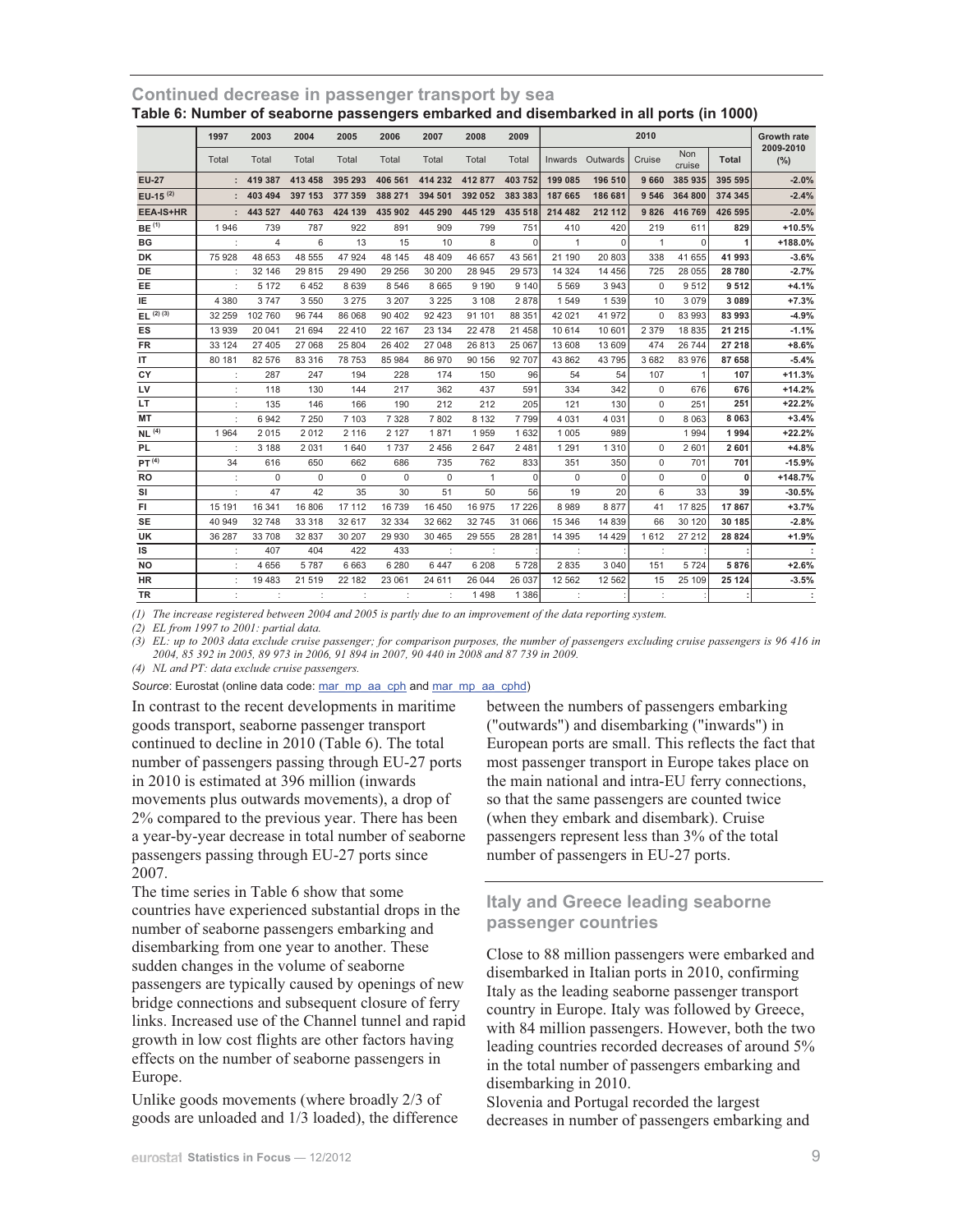disembarking compared with 2009. The Netherlands, Lithuania, Latvia, Cyprus and Belgium, on the other hand, all recorded doubledigit growth in the number of seaborne passengers in 2010, albeit from relatively low levels in 2009.

#### **Dover remain top passenger port**

In 2010, the top 20 passenger ports accounted for about 39% of the total number of passengers embarking and disembarking in the countries reporting data (EU-27, Croatia and Norway), about the same as in 2009 (Table 7). However, there is less variation in size between the top passenger ports than between the top cargo ports (Table 3).

Dover in the United Kingdom remained the largest passenger port in Europe, with more than 13 million passengers embarking and disembarking in 2010 despite the competition from the Channel Tunnel. As in 2009, Dover was followed by the partner ports of Paloukia Salaminas and Perama in Greece, which recorded nearly 13 million

passengers embarking and disembarking at each end of the ferry link.

The ports of Napoli in Italy and Tallinn in Estonia recorded the largest growth in number of passengers in 2010, while the Italian port of Reggio Di Calabria and the partner ports of Helsingør in Denmark and Helsingborg in Sweden recorded the largest decreases.

The significant fall in the number of passengers between Dover and the French port of Calais from 1997 to 2010 reflects the opening up of successful railway alternatives through the Channel Tunnel and the emergence of low cost air flights. The decline in the total number of passengers for the ports of Helsingør and Helsingborg in the same period is to some degree caused by the opening of the Øresund fixed link between the areas of Copenhagen and Malmö in 2000.

Eleven of the top 20 passenger ports are located on the Mediterranean (see Table 7) and seven ports are located on the Baltic coast. The remaining two ports, Dover and Calais, are situated on each side of the Channel on the Atlantic coast.

| Rank           |                                       |               |          | 1997     | 2006    | 2007                    | 2008    | 2009    |         | 2010                   |         | Growth<br>rate       | Average<br>annual               |
|----------------|---------------------------------------|---------------|----------|----------|---------|-------------------------|---------|---------|---------|------------------------|---------|----------------------|---------------------------------|
| 2010           | Port                                  | Sea           | $\star$  | Total    | Total   | Total                   | Total   | Total   |         | Inwards Outwards Total |         | 2009-2010<br>$(\% )$ | growth rate<br>1997-2010<br>(%) |
| 1              | Dover (UK)                            | Atlantic      | $\equiv$ | 21 2 36  | 13 987  | 14 4 3 3                | 14 006  | 13 265  | 6677    | 6 6 8 5                | 13 3 61 | $+0.7%$              | $-3.5%$                         |
| $\overline{2}$ | Paloukia Salaminas (EL)               | Mediter.      | $=$      |          | 11 981  | 13 066                  | 13 063  | 12 8 21 | 6456    | 6 2 4 8                | 12705   | $-0.9%$              |                                 |
|                | Perama (EL)                           | Mediter.      | $=$      |          | 11 981  | 13 066                  | 13 063  | 12 8 21 | 6 2 4 8 | 6456                   | 12705   | $-0.9%$              |                                 |
| 4              | Messina (IT)                          | Mediter.      | $+2$     | 11 157   | 10 834  | 10 603                  | 10 380  | 10 441  | 5 4 4 5 | 5 3 2 0                | 10 765  | $+3.1%$              | $-0.3%$                         |
| 5              | Calais (FR)                           | Atlantic      | $+2$     | 20 060   | 11 460  | 11 5 19                 | 11 002  | 10 158  | 5 101   | 5 1 3 6                | 10 237  | $+0.8%$              | $-5.0\%$                        |
| 6              | Reggio Di Calabria (IT)               | Mediter.      | $-2$     | 11 000   | 10 669  | 10 336                  | 10 116  | 11 047  | 4 9 4 6 | 4 9 4 5                | 9891    | $-10.5%$             | $-0.8%$                         |
| $\overline{7}$ | Helsinki (FI)                         | <b>Baltic</b> | $+4$     | 8 1 4 6  | 8 5 4 8 | 8 5 6 1                 | 8976    | 9085    | 4 9 6 8 | 4 8 8 1                | 9849    | $+8.4%$              | $+1.5%$                         |
| 8              | Piraeus (EL) <sup>(1)</sup>           | Mediter.      | $-3$     | 8707     | 11 539  | 11 063                  | 11 079  | 10 444  | 4739    | 4 8 5 9                | 9 5 9 8 | $-8.1%$              | $+0.8%$                         |
| 9              | Stockholm (SE)                        | <b>Baltic</b> | $+1$     | 7499     | 8 0 5 4 | 8 1 2 7                 | 8677    | 9 0 8 9 | 4658    | 4 4 8 9                | 9 1 4 7 | $+0.6%$              | $+1.5%$                         |
| 10             | Helsingborg (SE)                      | <b>Baltic</b> | -1       | 13 3 9 7 | 10 776  | 10 966                  | 10 911  | 9415    | 4 2 5 8 | 4 2 8 2                | 8 5 4 0 | $-9.3%$              | $-3.4%$                         |
| 11             | Helsingør (Elsinore) (DK)             | <b>Baltic</b> | $-3$     | 13 302   | 10 721  | 10 966                  | 10 912  | 9415    | 4 2 7 7 | 4 2 5 7                | 8 5 3 4 | $-9.4%$              | $-3.4%$                         |
| 12             | Napoli (IT)                           | Mediter.      | $+1$     | 7 2 7 7  | 6 8 0 4 | 6 5 9 8                 | 6 185   | 6932    | 6 1 9 3 | 2 1 6 4                | 8 3 5 6 | $+20.5%$             | $+1.1%$                         |
| 13             | Tallinn (EE)                          | <b>Baltic</b> | $+1$     |          | 6 4 4 7 | 6 2 2 0                 | 6870    | 6841    | 3738    | 3785                   | 7 5 2 3 | $+10.0%$             |                                 |
| 14             | Capri (IT)                            | Mediter.      | $-2$     | 4995     | 4 9 4 0 | 5 4 21                  | 7 1 6 9 | 6944    | 1493    | 5 0 2 3                | 6517    | $-6.2%$              | $+2.1%$                         |
| 15             | Puttgarden (DE)                       | <b>Baltic</b> | Ξ        |          | 6789    | 7 0 6 9                 | 6768    | 6 3 0 5 | 3 0 6 5 | 3 1 9 5                | 6 2 6 1 | $-0.7%$              |                                 |
| 16             | Rødby (Færgehavn) (DK)                | <b>Baltic</b> | Ξ        | 5975     | 6789    | 7 0 5 8                 | 6756    | 6 3 0 5 | 3 1 3 0 | 3 1 3 0                | 6 2 6 1 | $-0.7%$              | $+0.4%$                         |
| 17             | Algeciras (ES) <sup>(2)</sup>         | Mediter.      | $+2$     | 3528     | 5 1 6 6 | 5 2 2 7                 | 4 9 8 8 | 4 608   | 2 3 0 6 | 2 3 5 7                | 4 6 6 3 | $+1.2%$              | $+2.2%$                         |
| 18             | Palma de Mallorca (ES) <sup>(2)</sup> | Mediter.      | Ξ.       | 907      | 4 9 4 2 | 5 2 7 5                 | 5 0 4 8 | 4 6 9 2 | 2 2 5 0 | 2 2 4 7                | 4 4 9 6 | $-4.2%$              | $+13.1%$                        |
| 19             | Cirkewwa (MT)                         | Mediter.      | $+3$     |          | 3 5 5 5 | 3795                    | 3 9 4 2 | 3792    | 1991    | 2 0 4 0                | 4 0 3 1 | $+6.3%$              |                                 |
|                | Mgarr, Gozo (MT)                      | Mediter.      | $+3$     |          | 3 5 5 5 | 3795                    | 3 9 4 2 | 3792    | 2 0 4 0 | 1991                   | 4 0 3 1 | $+6.3%$              |                                 |
|                | Total top 20 ports <sup>(3)</sup>     | ٠             |          |          | 170 717 | 174 149                 | 175 198 | 169 586 | 83 980  | 83 491                 | 167 472 | $-1.2%$              |                                 |
|                | EEA-IS+HR (all ports)                 | ٠             |          |          |         | 436 335 445 290 445 129 |         | 435 518 | 214 482 | 212 112                | 426 595 | $-2.0%$              |                                 |

#### **Table 7: Top-20 passenger ports in 2010 - on the basis of number of passengers embarked and disembarked (in 1000)**

*\* This column indicates the number of positions lost or gained compared to 2009*

*(1) Up to 2003 data exclude cruise passengers; for comparison purposes, the number of passengers excluding cruise passengers is 9 598 in 2010. (2) Data for the period 2003*–*2010 are provisional and likely to be revised.* 

*(3) Information about the ports being part of the top 20 ports during the reference year concerned. The composition of the top 20 changes over time.*

Source: Eurostat (online data code: mar\_mp\_aa\_pphd)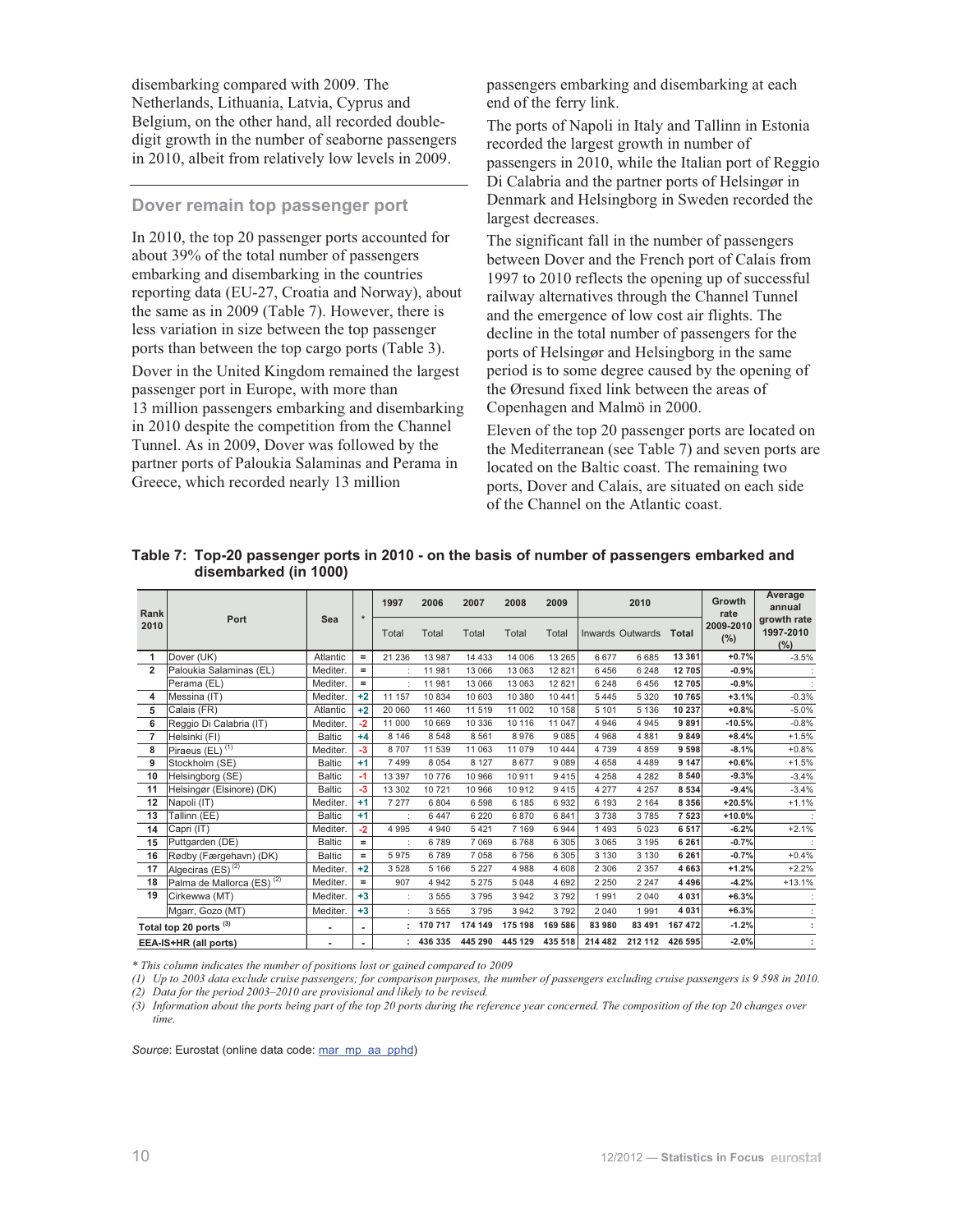### **Most seaborne passenger transport is national**

#### **Table 8: Seaborne transport of passengers (excluding cruise passengers) between main ports(1) in the reporting country and their partner ports grouped by main geographical areas (in % of passengers (excluding cruise passengers) transported)**

|                       |                           |                          | 2009                     |                          |         |                           |                          | <b>Total</b>             |                          |         |                  |
|-----------------------|---------------------------|--------------------------|--------------------------|--------------------------|---------|---------------------------|--------------------------|--------------------------|--------------------------|---------|------------------|
|                       |                           |                          | Of which                 |                          |         |                           |                          | Of which                 |                          |         | transport        |
|                       | <b>Total</b><br>transport |                          | International            |                          |         | <b>Total</b><br>transport |                          | International            |                          |         | growth rate      |
|                       | (in 1000)                 | National                 | Intra<br><b>EU-27</b>    | Extra<br><b>EU-27</b>    | Unknown | (in 1000)                 | National                 | Intra<br><b>EU-27</b>    | Extra<br><b>EU-27</b>    | Unknown | 2009-2010<br>(%) |
| <b>EU-27</b>          | 222 040                   | 57%                      | 35%                      | 6%                       | 3%      | 212837                    | 57%                      | 34%                      | 6%                       | 3%      | $-4.1%$          |
| <b>BE</b>             | 566                       | 0%                       | 100%                     | 0%                       | 0%      | 611                       | $0\%$                    | 100%                     | 0%                       | 0%      | $+7.8%$          |
| $BG^{\overline{(2)}}$ | $\Omega$                  | $\overline{\phantom{a}}$ | $\overline{\phantom{a}}$ | $\overline{\phantom{a}}$ |         | $\Omega$                  | $\overline{\phantom{a}}$ | $\overline{\phantom{a}}$ | $\overline{\phantom{a}}$ |         |                  |
| DK                    | 32 269                    | 26%                      | 64%                      | 10%                      | 0%      | 31 048                    | 27%                      | 63%                      | 11%                      | 0%      | $-3.8%$          |
| DE                    | 19 965                    | 43%                      | 51%                      | 5%                       | 0%      | 19 968                    | 42%                      | 52%                      | 6%                       | 0%      | $+0.0%$          |
| EE                    | 7 7 3 7                   | 12%                      | 88%                      | 0%                       | 0%      | 9512                      | 18%                      | 82%                      | 0%                       | 0%      | $+22.9%$         |
| IE                    | 2875                      | 0%                       | 100%                     | 0%                       | 0%      | 3079                      | 0%                       | 100%                     | 0%                       | 0%      | $+7.1%$          |
| EL.                   | 43 867                    | 95%                      | 5%                       | 0%                       | 0%      | 42 130                    | 95%                      | 5%                       | 0%                       | 0%      | $-4.0%$          |
| ES                    | 15 958                    | 72%                      | 4%                       | 24%                      | 0%      | 15 549                    | 71%                      | 5%                       | 24%                      | 0%      | $-2.6%$          |
| <b>FR</b>             | 24 138                    | 3%                       | 66%                      | 4%                       | 26%     | 24 787                    | 5%                       | 65%                      | 4%                       | 26%     | $+2.7%$          |
| IT                    | 50 373                    | 89%                      | 7%                       | 4%                       | 0%      | 44 559                    | 88%                      | 7%                       | 4%                       | 0%      | $-11.5%$         |
| $CY^{(2)}$            | $\Omega$                  |                          |                          |                          |         | $\Omega$                  |                          |                          |                          |         |                  |
| LV                    | 556                       | 0%                       | 100%                     | 0%                       | 0%      | 647                       | 0%                       | 100%                     | 0%                       | 0%      | $+16.3%$         |
| LT.                   | 205                       | 0%                       | 100%                     | 0%                       | 0%      | 251                       | 0%                       | 100%                     | 0%                       | 0%      | $+22.2%$         |
| <b>MT</b>             | 3792                      | 100%                     | 0%                       | $0\%$                    | 0%      | 4 0 3 1                   | 100%                     | 0%                       | 0%                       | 0%      | $+6.3%$          |
| <b>NL</b>             | 1741                      | 0%                       | 96%                      | 4%                       | 0%      | 1997                      | $0\%$                    | 99%                      | 1%                       | 0%      | $+14.7%$         |
| <b>PL</b>             | 1518                      | 22%                      | 78%                      | 0%                       | 0%      | 1913                      | 24%                      | 76%                      | 0%                       | 0%      | $+26.1%$         |
| PT                    | 388                       | 98%                      | 2%                       | 0%                       | 0%      | 336                       | 97%                      | 3%                       | 0%                       | 0%      | $-13.4%$         |
| $RO^{(2)}$            | $\Omega$                  | $\overline{a}$           |                          | $\frac{1}{2}$            |         | 0                         |                          |                          |                          |         |                  |
| $SI^{(2)}$            | $\Omega$                  | $\overline{\phantom{a}}$ | $\overline{\phantom{a}}$ | $\overline{\phantom{a}}$ |         | $\Omega$                  | $\overline{\phantom{a}}$ | $\overline{\phantom{a}}$ | $\overline{\phantom{a}}$ |         |                  |
| FI.                   | 16 584                    | 3%                       | 97%                      | 0%                       | 0%      | 17 26 6                   | 3%                       | 96%                      | 1%                       | 0%      | $+4.1%$          |
| <b>SE</b>             | 29 132                    | 6%                       | 90%                      | 5%                       | 0%      | 29 304                    | 9%                       | 86%                      | 5%                       | 0%      | $+0.6%$          |
| UK                    | 24 712                    | 12%                      | 88%                      | 0%                       | 0%      | 25 006                    | 12%                      | 88%                      | 0%                       | 0%      | $+1.2%$          |
| $1S^{(2)(3)}$         |                           |                          |                          |                          |         |                           | ÷                        |                          |                          |         |                  |
| $NO^{(3)}$            | 5 6 3 3                   | 0%                       | 100%                     | 0%                       | 0%      | 5724                      | 0%                       | 100%                     | 0%                       | 0%      | $+1.6%$          |
| $HR^{(3)}$            | 12 964                    | 95%                      | 5%                       | 0%                       | 0%      | 12 5 65                   | 94%                      | 6%                       | 0%                       | 0%      | $-3.1%$          |
| $TR^{(3)}$            | 1 1 2 1                   | 18%                      | 75%                      | 6%                       | 0%      |                           |                          | ÷                        | ÷                        |         | ÷                |

*(1) According to Council Directive 2009/42/EC, "main ports", in terms of transport of passengers, are ports handling more than 200 000 passengers annually (see also methodological notes).* 

*(2) According to data currently available, there is no main passenger port in these countries.*

*(3) The percentages of international intra-EU-27 and extra-EU-27 transport for non-EU-27 countries express the share of total transport with EU-27 and non-EU-27 countries respectively.*

Source: Eurostat (online data code: mar\_mp\_am\_cft and mar\_mp\_am\_cftt)

Table 8 shows for each country the breakdown of seaborne passenger transport (excluding cruise passengers) between national, international intra-EU and international extra-EU transport. These results are calculated on the basis of the statistics declared by main ports vis-à-vis their partner ports. Unlike the figures shown in tables 6 and 7, these statistics do not reflect the total embarkation and disembarkation of passengers in ports, but estimate the transport of passengers between ports (see also the methodological notes).

The estimated passenger transport reported by EU-27 main ports decreased by 4.1% in 2010, compared with the previous year. The drop in passenger transport was mainly caused by decreases to and from ports in a number of countries with large volumes of seaborne passenger transport, like Italy, Greece and Denmark.

Most passenger transport by sea in the EU countries is national transport. In general, countries with a relatively long shoreline or a number of well populated islands have both a large volume of seaborne passenger transport and a high share of national passenger transport by sea. This applies to countries like Malta, Portugal, Greece, Italy and Spain. In contrast, countries with major regular ferry connections with other EU countries tend to have a high share of international intra-EU transport.

As in previous years, Spain and Denmark were the only two countries recording relatively large shares of extra-EU passenger transport in 2010. This is mainly due to the geographical position of the countries, with Spain having links with Morocco and Denmark with Norway.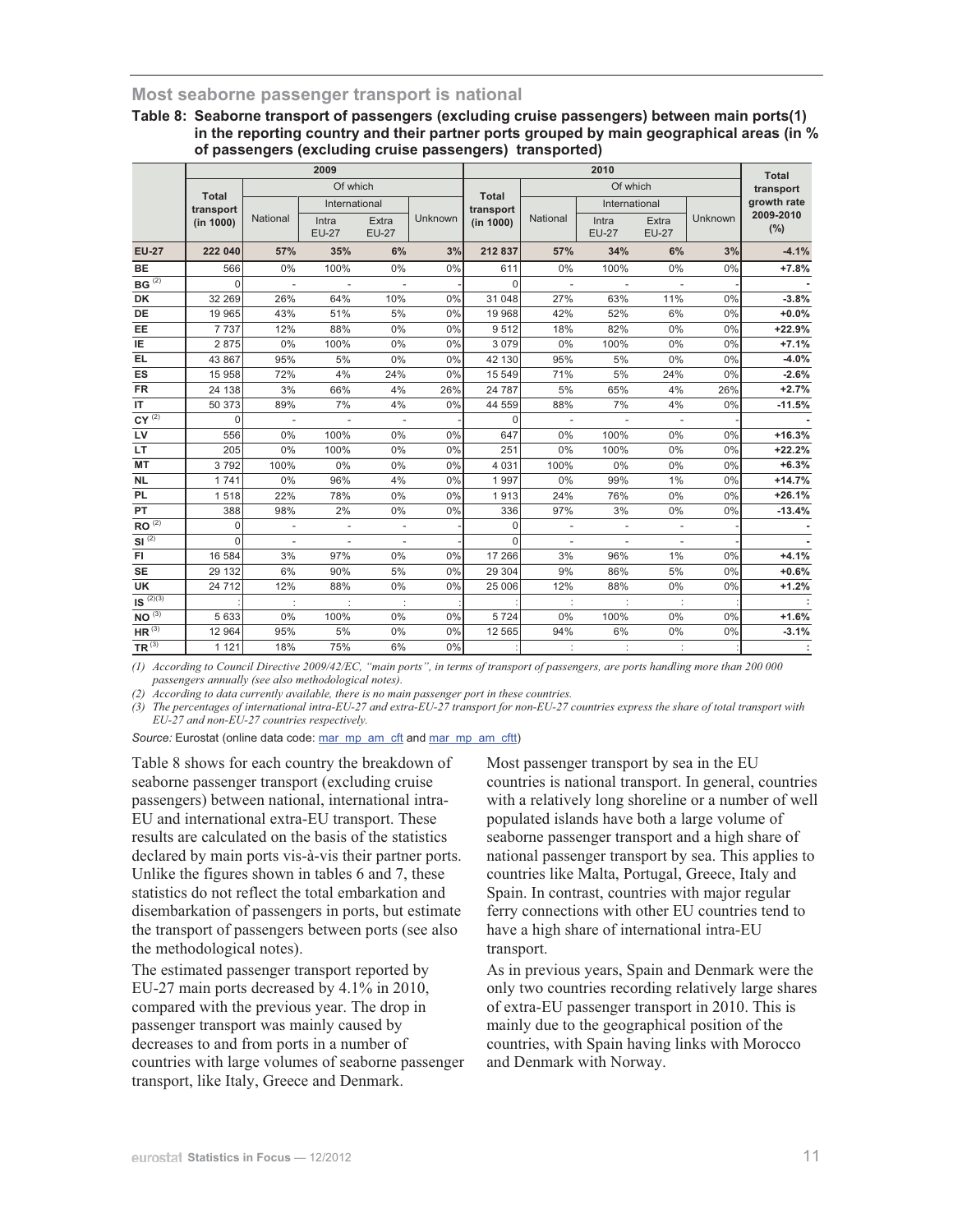#### **Increase in vessels calling at main ports**

| Table 9: Number and Gross Tonnage (GT) of vessels in the EU27-FR(1) main ports in 2010, by type |
|-------------------------------------------------------------------------------------------------|
| of vessel (based on inwards declarations)                                                       |

|                        | 2004       | 2005       | 2006       | 2007              | 2008       | 2009       | 2010       | <b>Growth rate</b><br>2009-2010<br>$(\%)$ |
|------------------------|------------|------------|------------|-------------------|------------|------------|------------|-------------------------------------------|
|                        |            |            |            | <b>EU-27</b>      |            |            |            |                                           |
| <b>Vessels</b>         | 2 106 566  | 2 026 204  | 2 075 116  | 2 120 331         | 2 088 729  |            |            |                                           |
| GT (in 1000)           | 13 236 968 | 13 380 280 | 13 830 171 | 14 799 003        | 14 959 931 |            |            |                                           |
| Average size of vessel | 6 2 8 4    | 6 6 0 4    | 6665       | 6980              | 7 1 6 2    |            |            |                                           |
|                        |            |            |            | EU-27-FR $(1)(2)$ |            |            |            |                                           |
| <b>Vessels</b>         | 2 024 010  | 1951022    | 2 010 720  | 2 046 661         | 2 017 846  | 1928 806   | 2 014 067  | $+4.4%$                                   |
| GT (in 1000)           | 12 028 031 | 12 230 678 | 12 746 355 | 13 526 040        | 13 697 998 | 13 837 498 | 14 392 623 | $+4.0%$                                   |
| Average size of vessel | 5943       | 6 2 6 9    | 6 3 3 9    | 6609              | 6788       | 7 1 7 4    | 7 1 4 6    | $-0.4%$                                   |

*(1) EU-27 excluding France (see explanatory notes on page 14).* 

*(2) The detailed data necessary for the compilation of this table are not available for the Irish port of Rosslare up to and including 2008. When excluding Rosslare data, the number of vessels, Gross tonnage and average size of vessel at EU level (for EU-27-FR) are 1 926 816, 13 791 029 and 7 157 in 2009, 2 013 261, 14 355 091, 7130 in 2010 respectively.* 

Source: Eurostat (online data code: mar\_mt\_am\_csvi)

The number of vessel calls at the main EU-27 ports (excluding French ports) increased by 4.4% in 2010 (Table 9). The corresponding total gross vessel tonnage (GT) increased by 4% in the same period. The average gross tonnage of vessels was about 7 150 in both 2010 and 2009, confirming the trend towards larger average sizes of vessels calling at the main ports in the last two years.

As shown in Table 10, Italy recorded both the highest number of port calls and the largest gross tonnage of vessels making port calls in 2010 (519 000 vessels with a combined gross vessel tonnage of 2.9 billion tonnes). Greece had the second highest number of port calls (489 000 vessels), followed by Denmark (357 000 vessels). On the other hand, the United Kingdom recorded the second largest gross tonnage of vessels calling in 2010 (2 billion tonnes), followed by Spain (1.7 billion tonnes). Vessel traffic data for France are currently only partially available and therefore not published (see explanatory notes on page 14). The average size of all the vessels calling at the main EU-27 ports in 2010 varied from a gross tonnage of about 2 400 GT in Greece to about 20 200 GT in Finland. The average gross tonnage of vessels calling in the ports of the candidate country Croatia was even lower than in Greece (about 1 400 GT). In general, these differences reflect the variations in the structure of the maritime transport activities carried out in the various countries.

## **Non-specialized cargo vessels most common in EU ports**

Vessels in the category "Cargo, non-specialized" had the highest share of calls in the main EU-27 ports in 2010, followed by passenger vessels, liquid bulk vessels and container vessels. The nonspecialized cargo vessels also had the highest share

of the combined gross tonnage of the calling vessels, followed by container vessels. Except for cruise ships, container vessels had the largest average gross tonnage of vessels in 2010. Passenger vessels (excluding cruise passenger vessels) were the largest category of vessels calling in the main ports of Greece in 2010, and also accounted for a high share of the number of vessels calling at the main ports in Germany, Estonia, Spain and Croatia. There are, however, substantial differences in the average size of passenger vessels making port calls in various countries. Some countries, like Germany, Poland and Italy, have a large number of small passenger vessels calling in their main ports.

A similar variation is found for container vessels. Due to a dominance of feeder services, some countries, like Ireland, have a low gross tonnage for container vessels even though the number of vessels is quite high. In other countries, like Belgium, the Netherlands, Germany, Romania and Malta, the average size of container vessels calling in the main ports is much higher, reflecting a higher share of deep-sea oriented container transport or the presence of hub ports.

#### **Italy attracts the most cruise vessels**

Liquid bulk vessels calling at the main ports in Spain, Italy, the Netherlands and the United Kingdom had the largest combined gross vessel tonnages for liquid bulk vessels in 2010, mainly due to the fact that these are among the top five countries handling liquid bulk goods.

The reported combined gross tonnage of vessels connected to offshore activities were high in the United Kingdom and Norway, while Italy had by far the highest number and combined gross tonnage of cruise passenger vessels calling in main ports in 2010.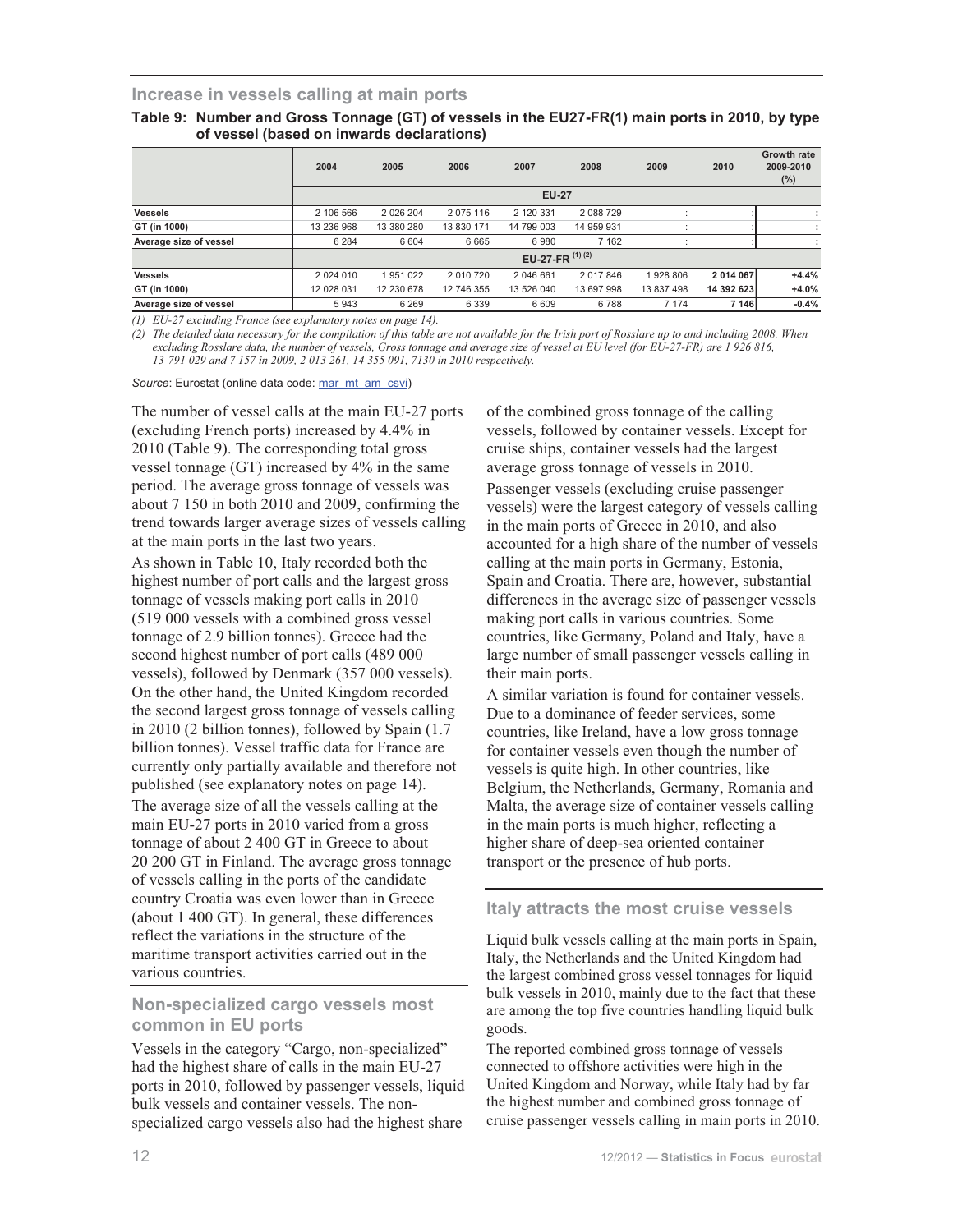#### **Table 10: Number and Gross Tonnage (GT) of vessels in the main ports in 2010, by type of vessel (based on inwards declarations)**

|                                                             | <b>EU-27-FR</b>                           |                      | <b>BELGIUM</b>                            |                    | <b>BULGARIA</b>                                  |              | <b>DENMARK</b>                           |                     | <b>GERMANY</b>                            |                      |
|-------------------------------------------------------------|-------------------------------------------|----------------------|-------------------------------------------|--------------------|--------------------------------------------------|--------------|------------------------------------------|---------------------|-------------------------------------------|----------------------|
| <b>Type of vessel</b>                                       | Vessels                                   | GT (in 1000)         | Vessels                                   | GT (in 1000)       | Vessels                                          | GT (in 1000) | Vessels                                  | GT (in 1000)        | Vessels                                   | GT (in 1000)         |
| Liquid bulk                                                 | 102 064                                   | 1 388 185            | 5 4 6 7                                   | 56 574             | 463                                              | 8 3 9 6      | 2805                                     | 20 747              | 2667                                      | 40 485               |
| Drv bulk                                                    | 37 367                                    | 455 733              | 6                                         | 296                | 1 157                                            | 6536         | 3763                                     | 13517               | 3 2 6 7                                   | 34 540               |
| Container                                                   | 94 335                                    | 1942 530             | 5 6 3 8                                   | 210 955            | 281                                              | 3672         | 1701                                     | 19 171              | 8891                                      | 284 450              |
| Cargo, specialised                                          | 19 562                                    | 382 354              | 7 691                                     | 194 347            | $\overline{2}$                                   | 6            | 2 8 8 1                                  | 4938                | 58                                        | 484                  |
| Cargo, non-specialised                                      | 1 145 145                                 | 7 954 965            | 6 0 7 2                                   | 71836              | 1 1 6 4                                          | 3868         | 342 923                                  | 993 933             | 66 497                                    | 649 926              |
| Dry cargo barge                                             | 4 4 0 3                                   | 14 6 12              | 21                                        | 47'                | $\mathbf 0$<br>$\overline{1}$                    |              | 505                                      | 2 4 3 3             | 3                                         | 3                    |
| Passenger excl. cruise                                      | 564 543<br>10 075                         | 1 611 504<br>528 735 | 92<br>89                                  | 925<br>4 790       | 51                                               | 552          | 1745<br>334                              | 546<br>19 250       | 24 28 3<br>290                            | 14 235<br>13 659     |
| Cruise passenger only                                       | 10 602                                    | 30 040               | ÷                                         |                    | $\sim$                                           |              | ÷                                        |                     | ÷                                         |                      |
| Offshore activities <sup>(1)</sup><br>Others <sup>(2)</sup> | 26 883                                    | 92 994               | 3736                                      | 13 220             | 49                                               | 276          | d                                        |                     | 1 2 4 1                                   | 30 127               |
| Total                                                       | 2 014 979                                 | 14 401 651           | 28 812                                    | 553 413            | 3 1 6 8                                          | 23 310       | 356 657                                  | 1 074 535           | 107 197                                   | 1 067 908            |
|                                                             |                                           |                      |                                           |                    |                                                  |              |                                          |                     |                                           |                      |
| <b>Type of vessel</b>                                       | <b>ESTONIA</b><br>GT (in 1000)<br>Vessels |                      | <b>IRELAND</b><br>GT (in 1000)<br>Vessels |                    | <b>GREECE</b><br>Vessels<br>GT (in 1000)         |              | <b>SPAIN</b><br>Vessels<br>GT (in 1000)  |                     | <b>FRANCE</b><br>Vessels<br>GT (in 1000)  |                      |
| Liquid bulk                                                 | 472                                       | 4596                 | 1 3 4 9                                   | 11 062             | 10 012                                           | 49 177       | 18 966                                   | 420 805             |                                           |                      |
| Dry bulk                                                    | 522                                       | 1840                 | 962                                       | 7 7 9 7            | 2745                                             | 11 632       | 5932                                     | 109 592             | ÷                                         |                      |
| Container                                                   | 335                                       | 4 0 16               | 1678                                      | 12 253             | 1859                                             | 43 004       | 31 865                                   | 344 929             | ÷                                         | ÷                    |
| Cargo, specialised                                          | $\mathbf{1}$                              | 21                   | 85                                        | 3 4 4 9            | 2 3 6 8                                          | 23 857       | 1478                                     | 22 751              | ÷                                         | ÷                    |
| Cargo, non-specialised                                      | 17865                                     | 89 674               | 8 5 0 4                                   | 187 123            | 5952                                             | 23 242       | 36 953                                   | 395 969             | ÷                                         | ÷                    |
| Dry cargo barge                                             | $\overline{7}$                            | 29                   | $\mathbf 0$                               | C                  | 1 9 2 4                                          | 2 5 4 0      | $\bf 0$                                  | $\Omega$            | ÷                                         | $\ddot{\phantom{a}}$ |
| Passenger excl. cruise                                      | 5883                                      | 149 053              | 176                                       | 4 3 8 4            | 462 833                                          | 967 273      | 20 988                                   | 394 900             | ÷                                         | ÷                    |
| Cruise passenger only                                       | 285                                       | 15 190               | 62                                        | 2948               | 1 2 2 2                                          | 39 4 9 2     | 386                                      | 22 923              | ÷                                         | $\ddot{\phantom{a}}$ |
| Offshore activities <sup>(1)</sup>                          | $\ddot{\phantom{a}}$                      |                      | $\ddot{\phantom{a}}$                      |                    | ÷                                                |              | 3                                        |                     | ÷                                         | ÷                    |
| Others <sup>(2)</sup>                                       | d                                         |                      |                                           |                    | 185                                              | 87           | 6 3 1 8                                  | 23 584              | ÷                                         |                      |
| Total                                                       | 25 370                                    | 264 421              | 12 816                                    | 229 016            | 489 100                                          | 1 160 303    | 122 889                                  | 1735454             | ÷                                         | ÷                    |
|                                                             | <b>ITALY</b>                              |                      | <b>CYPRUS</b>                             |                    | <b>LATVIA</b>                                    |              | LITHUANIA                                |                     | <b>MALTA</b>                              |                      |
| <b>Type of vessel</b>                                       | Vessels                                   | GT (in 1000)         | Vessels                                   | GT (in 1000)       | Vessels                                          | GT (in 1000) | Vessels                                  | GT (in 1000)        | Vessels                                   | GT (in 1000)         |
| Liquid bulk                                                 | 16 530                                    | 228 094              | 384                                       | 3 203              | 1 2 4 1                                          | 16 070       | 602                                      | 13 622              | 154                                       | 2947                 |
| Dry bulk                                                    | 2786                                      | 51 619               | 18                                        | 263                | 3 9 4 9                                          | 23 7 5 9     | 383                                      | 5 3 6 8             | 295                                       | 2 3 2 4              |
| Container                                                   | 11 045                                    | 310 814              | 874                                       | 14 262             | 557                                              | 5 3 2 0      | 501                                      | 5 8 5 6             | 2 4 3 3                                   | 79 583               |
| Cargo, specialised                                          | 47                                        | 1 1 4 8              | 414                                       | 9 0 8 1            | 63                                               | 292          | 10                                       | 35                  | 42                                        | 1 2 0 1              |
| Cargo, non-specialised                                      | 435 230                                   | 1984882              | 653                                       | 2 6 2 0            | 10                                               | 116          | 2928                                     | 26 557              | 20 10 6                                   | 100 518              |
| Dry cargo barge                                             | $\mathsf 0$                               | C                    | $\mathbf 0$                               | ſ                  | 84                                               | 416          | 37                                       | 108                 | $\mathbf 0$                               | $\mathbf 0$          |
| Passenger excl. cruise                                      | 37913                                     | 9865                 | 128                                       | 1877               | 906                                              | 23 5 84      | $\mathbf 0$                              | $\sqrt{ }$          | $\mathbf 0$                               | $\mathbf 0$          |
| Cruise passenger only                                       | 5 3 2 5                                   | 317 269              | 237                                       | 7617               | 62                                               | 2 1 2 7      | 45                                       | 1 3 1 9             | $\mathsf{O}\xspace$                       | 0                    |
| Offshore activities <sup>(1)</sup>                          | 1 1 1 6                                   | 2 1 8 3              | $\ddot{\phantom{a}}$                      |                    | ÷                                                |              | $\overline{2}$                           | $\overline{4}$      | ÷                                         |                      |
| Others $(2)$<br><b>Total</b>                                | 8674<br>518 666                           | 11 842<br>2917716    | 33<br>2 7 4 1                             | 110<br>39 033      | $\ddot{\phantom{a}}$<br>6872                     | 71 684       | 18<br>4526                               | 39<br>52 910        | ÷<br>23 030                               | 186 573              |
|                                                             |                                           |                      |                                           |                    |                                                  |              |                                          |                     |                                           |                      |
| <b>Type of vessel</b>                                       | <b>NETHERLANDS</b>                        |                      | <b>POLAND</b>                             |                    | <b>PORTUGAL</b>                                  |              | <b>ROMANIA</b>                           |                     | <b>SLOVENIA</b>                           |                      |
|                                                             | Vessels                                   | GT (in 1000)         | Vessels                                   | GT (in 1000)       | Vessels                                          | GT (in 1000) | Vessels                                  | GT (in 1000)        | Vessels                                   | GT (in 1000)         |
| Liquid bulk                                                 | 11 262                                    | 197 524              | 1851                                      | 13 530             | 2428                                             | 30 163       | 320                                      | 5 5 8 0             | 227                                       | 3 0 9 4              |
| Dry bulk                                                    | 2 1 0 9                                   | 87 232               | 1728                                      | 14 047             | 464                                              | 8 2 2 4      | 861                                      | 5 6 9 3             | 203                                       | 5 2 2 8              |
| Container                                                   | 7633                                      | 219 693              | 1 4 4 5                                   | 18 958             | 3544                                             | 48 329       | 515                                      | 15 489              | 620                                       | 14 094               |
| Cargo, specialised                                          | 97                                        | 1 2 4 6<br>216 401   | 86                                        | 971                | 444                                              | 10 920       | $\mathbf 0$<br>80                        | $\sqrt{ }$          | 39                                        | 125<br>11 290        |
| Cargo, non-specialised<br>Dry cargo barge                   | 18 060<br>$\mathsf 0$                     | n                    | 6962<br>190                               | 105 874<br>1 1 3 1 | 3761<br>5                                        | 19 083<br>6  | $\bf 0$                                  | 1514<br>$\mathbf 0$ | 838<br>54                                 | 97                   |
| Passenger excl. cruise                                      | 80                                        | 4 2 9 2              | 3 9 5 4                                   | 1489               | 925                                              | 10 215       | $\mathbf 0$                              | $\Omega$            | $\overline{2}$                            | $\mathbf{1}$         |
| Cruise passenger only                                       | $\mathbf 0$                               | $\Omega$             | 58                                        | 2 3 2 7            | 637                                              | 35 970       | 46                                       | 832                 | 56                                        | 1 1 8 1              |
| Offshore activities (1)                                     | 2 4 6 0                                   | 6652                 |                                           |                    | 20                                               | 77           | $\ddot{\phantom{a}}$                     |                     |                                           |                      |
| Others <sup>(2)</sup>                                       | 2 8 3 4                                   | 7 0 9 3              | 42                                        | 143                | $\overline{2}$                                   |              | $\pm$                                    |                     | ÷                                         |                      |
| Total                                                       | 44 535                                    | 740 132              | 16 316                                    | 158 472            | 12 230                                           | 162 986      | 1822                                     | 29 108              | 2 0 3 9                                   | 35 109               |
|                                                             |                                           |                      |                                           |                    |                                                  |              |                                          |                     |                                           |                      |
| Type of vessel                                              | <b>FINLAND</b><br>GT (in 1000)<br>Vessels |                      | <b>SWEDEN</b><br>GT (in 1000)<br>Vessels  |                    | <b>UNITED KINGDOM</b><br>GT (in 1000)<br>Vessels |              | <b>NORWAY</b><br>GT (in 1000)<br>Vessels |                     | <b>CROATIA</b><br>GT (in 1000)<br>Vessels |                      |
| Liquid bulk                                                 | 3 1 3 3                                   | 32 539               | 6631                                      | 54 727             | 14 942                                           | 174 954      | 3 0 4 9                                  | 22 053              | 907                                       | 8515                 |
| Dry bulk                                                    | 543                                       | 5 1 0 7              | 3 3 4 6                                   | 13710              | 2 3 2 8                                          | 47 409       | 4 9 5 4                                  | 14 398              | 1 2 5 2                                   | 6 144                |
| Container                                                   | 2 0 3 9                                   | 24 054               | 2 5 9 6                                   | 29 4 7 9           | 7517                                             | 221 916      | 2 2 1 6                                  | 14 580              | 407                                       | 9506                 |
| Cargo, specialised                                          | 310                                       | 5941                 | 553                                       | 12 219             | 2565                                             | 82 445       | 828                                      | 3 4 9 4             | 34                                        | 117                  |
| Cargo, non-specialised                                      | 25 284                                    | 600 283              | 61 845                                    | 995 783            | 83761                                            | 1 482 713    | 16 519                                   | 89 849              | 114 483                                   | 188 163              |
| Dry cargo barge                                             | 1 2 1 4                                   | 5 3 2 1              | 278                                       | 1922               | 81                                               | 135          | 75                                       | 199                 | 57                                        | 45                   |
| Passenger excl. cruise                                      | 1881                                      | 14 6 14              | 2740                                      | 14 234             | 13                                               | 12           | 2 2 4 4                                  | 29 070              | 73 142                                    | 14 704               |
| Cruise passenger only                                       | 278                                       | 13 2 36              | 368                                       | 18 304             | 287                                              | 11 922       | 681                                      | 32 856              | 3 1 4 1                                   | 42 245               |
| Offshore activities <sup>(1)</sup>                          | þ                                         |                      | ÷                                         |                    | 7 0 0 2                                          | 21 124       | 3 8 3 4                                  | 16 490              | 681                                       | 180                  |
| Others $(2)$                                                | $\ddot{\phantom{a}}$                      |                      | $\ddot{\phantom{a}}$                      |                    | 3746                                             | 6435         |                                          |                     | 1 1 5 8                                   | 185                  |
| Total                                                       | 34 682                                    | 701 096              | 78 357                                    | 1 140 379          | 122 242                                          | 2 049 065    | 34 400                                   | 222 989             | 195 262                                   | 269 803              |

*(1) The reporting of data on vessels for offshore activities is not compulsory.* 

*(2) "Others" include fishing boats, tugs and miscellaneous vessels (for which reporting is not compulsory) as well as vessels for which the type is unknown.* 

Source: Eurostat (online data code: mar\_mt\_am\_csvi)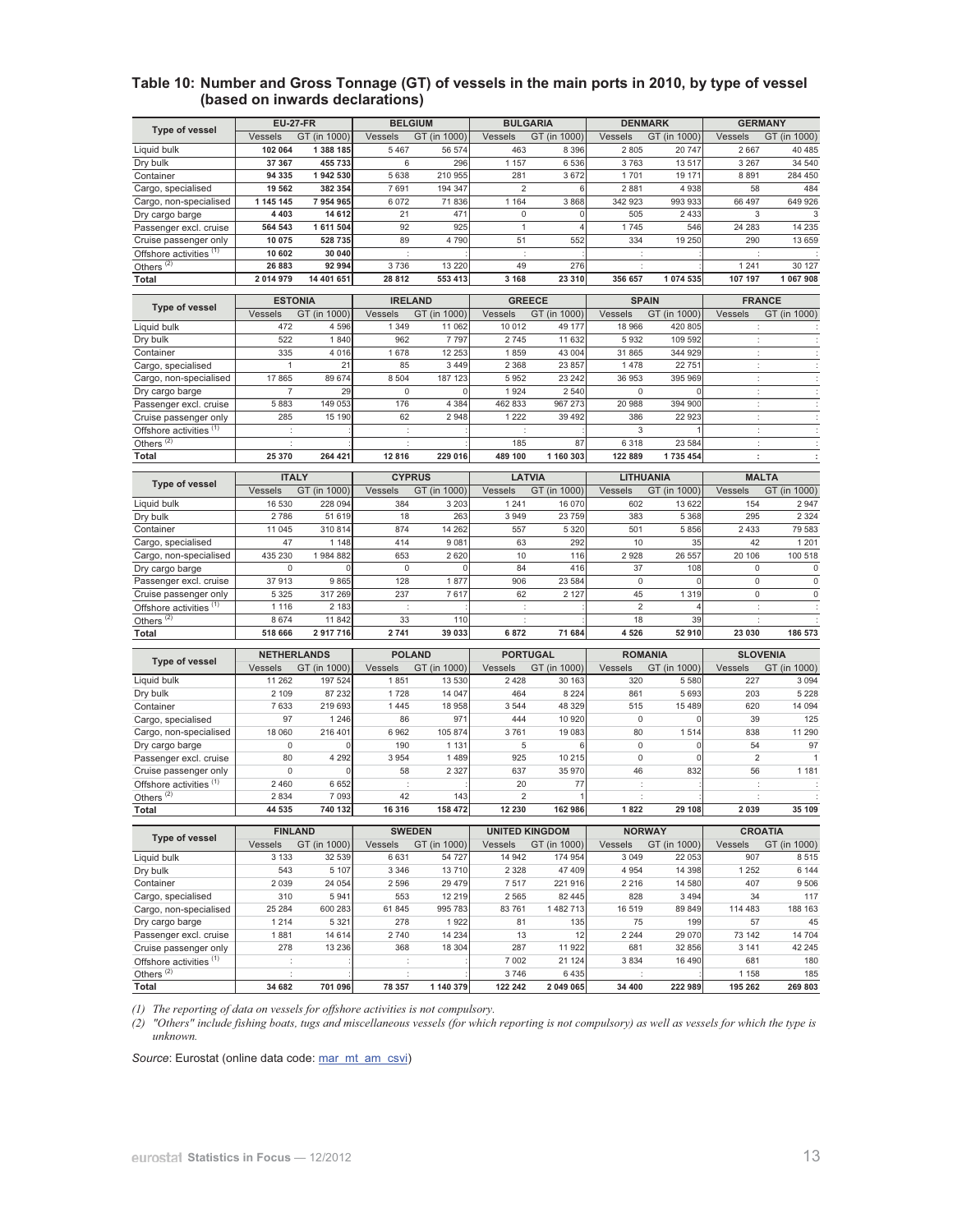## **METHODOLOGICAL AND OTHER EXPLANATORY NOTES**

This release presents the latest trends in freight and passenger transport in European Union (EU) ports and also includes figures for Norway, Croatia and Turkey (2008- 2009). The content is based on data collected within the frame of the EU maritime transport statistics Directive, i.e. "Directive 2009/42/EC of the European Parliament and of the Council of 6 May 2009 on statistical returns in respect of carriage of goods and passengers by sea" (OJ L141 of 6.6.2009, page 29), which is a recast of the original Council Directive 95/64(EC) of 8 December 1995.

According to the Directive, "main ports" are ports handling more than 1 million tonnes of goods or 200 000 passengers annually. More data are to be collected for "main ports" than for other ports. However, the additional data may also be included by countries for smaller ports on a voluntary basis. Moreover, because of normal fluctuations in port activity, the thresholds are not automatically applied on a yearly basis to maintain the consistency of the series over time.

Data are collected at the level of a "statistical port". A statistical port consists of one or more ports, normally controlled by a single port authority, able to record ship and cargo movements. In some countries, very small ports (which may be numerous) are grouped under one national statistical port for practical statistical purposes (as "other ports").

"Gross weight of goods" means the tonnage of goods carried, including packaging but excluding the tare weight of containers or Ro-Ro units.

Roll-on/roll-off (Ro-Ro) units are wheeled freight carrying equipment, such as lorries, trailers, semi-trailers, which can be driven or towed onto a vessel.

#### **Explanatory notes (and abbreviations) for countries**

Due to legal derogations granted to Member States, data referring to the period 1997–1999 are not complete for all aspects at EU-15 level.

In general, data for the countries, which entered the EU in 2004 and 2007, are available starting with the reference year 2001 to 2003. As a consequence the geographical coverage of the data for the period 1997–2002 is not complete at the EU-27 level.

The EU-27 aggregate refer to total figures for the 22 Member States that have maritime ports. The Czech Republic (CZ), Luxembourg (LU), Hungary (HU), Austria (AT) and Slovakia (SK) have no maritime ports. The EU-15 aggregate refer to the total figures for all countries with maritime ports which were Member States when Council Directive 95/64(EC) was adopted (13 countries in all).

Iceland and Norway provide data as members of the European Economic Area (EEA). Liechtenstein has no maritime ports.

Croatia, Iceland, the Former Yugoslav Republic of Macedonia and Turkey are EU Candidate Countries. Croatia provides data on a voluntary basis. The Former Yugoslav Republic of Macedonia has no maritime ports.

As data are not available for Iceland for 2007-2010, a special aggregate EEA-IS+HR (excluding Iceland) is introduced into this publication to facilitate the comparability of certain time series.

**Belgium (BE):** In 2005, data sources for some ports were improved. In particular, data provided for Antwerpen are under-estimated before 3rd quarter 2004.

**Bulgaria (BG):** Up to 2006 data, Bulgaria reported the "gross gross weight" of goods. From 2007, the gross weight of goods is reported. This causes breaks in a number of time series.

#### **Denmark (DK):** -

#### **Germany (DE):** -

**Estonia (EE)** has started to report maritime transport statistics according to Directive 95/64/EC beginning with the 2002 reference year. For 2001 only aggregated data were provided.

**Ireland (IE)** has only started to report detailed data for Rosslare from 2009. This has an impact on results presented in table 9.

**Greece (EL):** The statistical coverage of data has considerably improved between 2001 and 2002 reference years. In particular, collection of data on ferries started from the last quarter of 2001. From 1997 to 2003, in the "Passenger" tables, the number of passengers corresponds only to the number of non-cruise passengers ("ferry passengers").

**Spain (ES):** Data include Ceuta and Melilla. The statistical coverage significantly improved in 2001 (inclusion of new ports). Only data for the "central government ports" (Puertos del Estado) are reported. Data for ports under the control of "regional governments" are missing. Data for the period 2003–2010 are provisional and likely to be revised.

**France (FR):** Data declared by France take into account goods and passenger handled in ports of the French overseas departments (Départements d'Outre Mer): Réunion, Guyane, Guadeloupe, and Martinique. Transport between those territories and mainland France is part of national transport. Vessel traffic data are only partially available for 2009 and 2010. As a result, they are not published (Table 10). A special EU-27-FR aggregate (EU-27 excluding France) has been introduced in Table 9 to facilitate the comparability of the EU time series.

**Italy (IT):** In 2005, data collection methods were partly modified. Data for 2009 for some Italian ports have better coverage than previous periods due to a change in data checking and compilation. In addition, data for some ports (for ex. Napoli and Brindisi) are under-estimated for the 4th quarter 2008.

**Cyprus (CY)**: From 2002 to 2010, the data concerning cargo reported by Cyprus contain a significant share of declarations to and from unknown ports: 58% in 2010, 61% in 2009, 60% in 2008, 59% in 2007, 68% in 2006, 44% in 2005, 63% in 2004, 70% in 2003 and 59% in 2002. From 2010, vessels calling at Cypriot ports are only counted when entering the port (inward movements), causing a break in the time series for vessel data in order for the figures to be comparable with figures for the other countries.

**Latvia (LV):** Latvian passenger statistics cover international traffic only. Up to 2003, cargo and vessel data covered international traffic only.

**Lithuania (LT):** The 2003 data for cargo, passengers and vessels covered international traffic only. For 2001 and 2002, passenger data covered international traffic only. Since 2005, cargo and vessel data cover international traffic only. Until 2004, data for the port of Klapeida included data for the port of Butinge.

#### **Malta (MT):** -

**Netherlands (NL):** From 2001 cargo, passenger and vessel data cover international traffic only.

Poland (PL): Up to 2003, cargo, passenger and vessel data covered international traffic only.

**Portugal (PT):** Data include the Açores and Madeira. The data on goods reported by Portugal contains a significant share of declarations to and from unknown ports: 13% in 2010, 14% in 2009.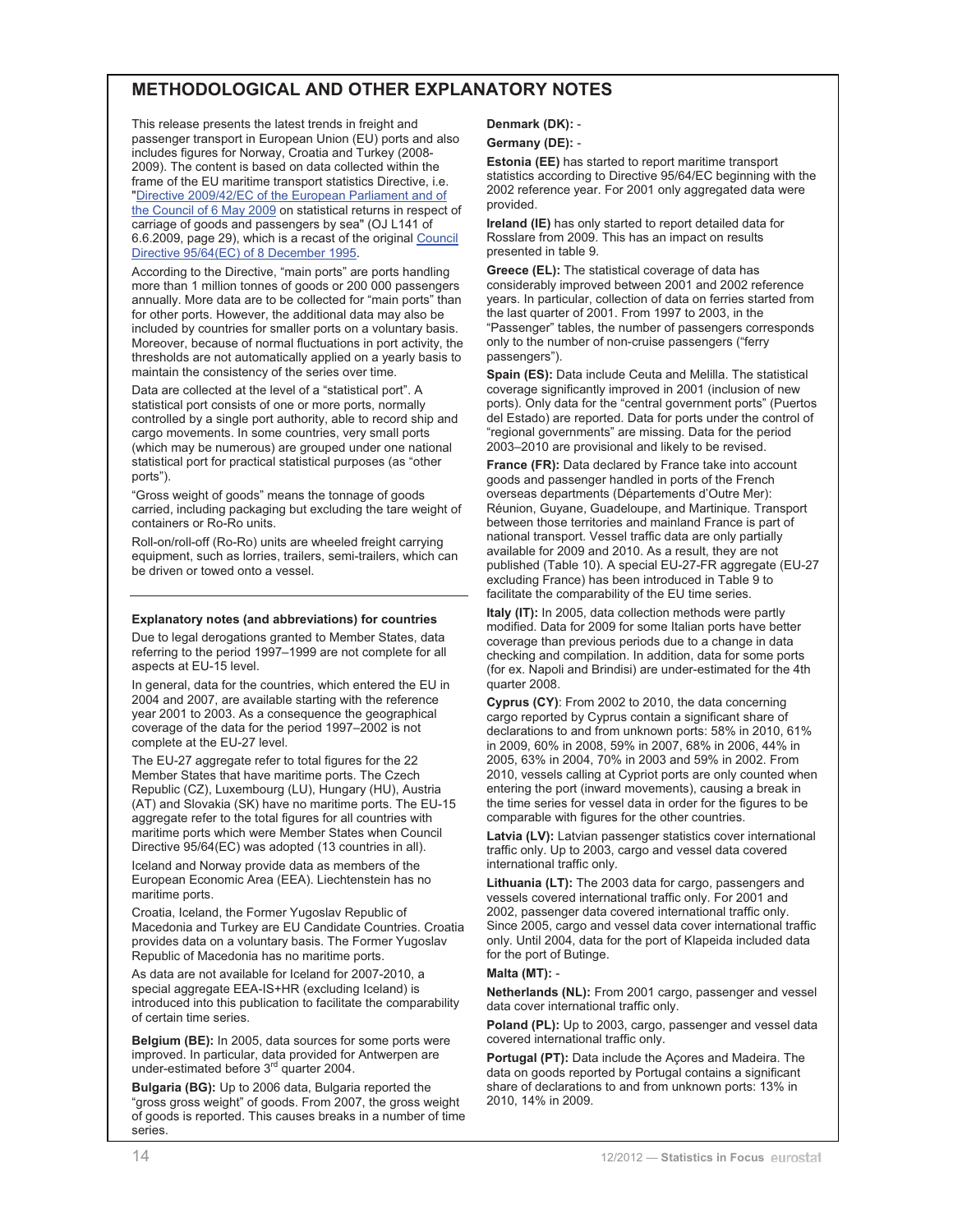**Romania (RO):** Up to 2006, no data on passengers was available. Up to 2002, cargo and vessel data covered international traffic only. Due to Romania's geographical characteristics, national maritime transport is not significant. The data concerning cargo reported by Romania contain a significant share of declarations to and from unknown ports: 6% in 2010, 7% in 2009, 13% in 2008, 27% in 2007 and 21% in 2006.

**Slovenia (SI):** From 2003, cargo, passenger and vessel data cover international traffic only.

**Finland (FI):** Until 2000, cargo, passenger and vessel data cover international traffic only.

**Sweden (SE):** Data for some Swedish ports are considered confidential. To avoid disclosing confidential figures, Eurostat has introduced a special aggregate for these ports in the annual statistics.

**United Kingdom (UK):** Port installations located on the Tees estuary report as 'Tees & Hartlepool'. Those located on the Humber estuary report as 'Immingham'. Forth refers to port installations located in the Firth of Forth, close to Edinburgh. Forth used to be amongst the top 20 cargo ports (more than 45 million tonnes were handled in 1999). All three port groups are located on the East coast (North Sea) of the United Kingdom.

**Croatia (HR):** From 2004 data onwards, the statistical coverage of domestic traffic has improved.

**Iceland (IS):** Data are not available from 2007 to 2010.

**Norway (NO)** started to report maritime transport statistics according to Directive 95/64/EC beginning with the 2002 reference year. The figures for the port Bergen also include Mongstad, Sture, Ågotnes, Eikefet, Askøy and Modalen.

#### **Explanatory notes for tables**

Basic results and derived indicators (such as growth rates and shares in % of total) shown in the tables are rounded. However, they are based on the non-rounded original data, as available in Eurostat database. As a result, the sum of "shares in % of total" as shown in the tables is not necessarily equal to 100%.

**Table 1:** Estonian data up to and including 2004 refer to main ports only.

From 1997 to 1999 Greek data related to main ports only.

Data for Spain relate to main ports only.

Croatia started to report data on seaborne transport in 2000, Bulgaria, Estonia, Latvia, Lithuania, Poland, Romania and Slovenia in 2001, Cyprus in 2002 and Malta in 2003.

**Tables 2 and 3:** The category "Ro-Ro mobile units" includes "self-propelled" and "non self-propelled" units.

**Tables 2, 3 and 4:** The category "large containers" includes containers having a length of 20 feet or more. Smaller containers are included in the category "other cargo, not elsewhere specified**".** There may be some inconsistencies concerning the registration of containers: in some cases data are limited to lift-on lift-off containers, in some cases containers transported by Ro-Ro units (that should be recorded under the category "Ro-Ro mobile units") are also included in the figures.

**Tables 5 and 8:** In order to estimate maritime transport of goods/passengers, the problem of "double counting" (the transport of the same cargo of goods/passengers being declared by both the port of loading/embarking – as outwards – and the port of unloading/ disembarking – as inwards) has to be addressed. As far as possible, adjustments are made when estimating the "national

transport" of individual countries and "international intra-EU-27 transport" of the EU-27. Ideally, to calculate these aggregates, one should only take inward declarations (or only outward declarations). In practice, for instance, national transport = national inward + "a part of" national outward declarations, "a part of" including those national outward declarations, for which the corresponding inward declarations of the partner port are missing.

The figures shown as "national transport" for the EU-27 are simply based on the sum of the national transport of the Member States.

In other words, the sum of the national and international intra-EU-27 transport of the EU-27 would represent the "national transport of the EU-27", if the EU-27 was treated as one country.

All the other figures (international intra-EU-27 transport for individual countries and international extra-EU-27 transport) are based on the sum of inward and outward declarations.

**Table 6:** Data include (cruise and non-cruise) passengers starting and ending a voyage: in principle cruise passengers on excursion (transit) are excluded.

From 2004 to 2007 Slovenia provided only the total number of passengers (the breakdown cruise vs. non cruise was not yet available).

There is no data for Germany for 1997-1999 (legal derogation).

Estonian data up to and including 2004 refer to main ports only.

Spain: data relate to main ports only.

The Netherlands and Portugal only provide the number of non-cruise passengers ("ferry passengers").

Portugal: for 1997, only minor ports were reporting.

Croatia started to report passenger data in 2000, Bulgaria, Estonia, Latvia, Lithuania, Poland and Slovenia started reporting in 2001, Cyprus in 2002, Malta in 2003 and Romania in 2007.

**Table 7:** Data include (cruise and non-cruise) passengers starting and ending a voyage: in principle cruise passengers on excursion (transit) are excluded. There are no data available for German ports up to and including 1999 (legal derogation). Estonia started to report passenger data in 2001.

**Table 8:** See above (table 5).

**Tables 9 and 10:** There may be some inconsistencies between countries concerning the interpretation of "inward declarations" concept: either vessels entering the port or vessels unloading goods (disembarking passengers) in the port. Countries have recently started implementing a harmonised concept (vessel entering the port). This may have an impact in the time series (especially between 2009 and 2010 for DE, EL, CY, LT and HR).

The breakdown by type of vessels should be considered with some caution, because of possible inconsistencies regarding the implementation of the classification of vessels (notably for "ferries").

#### **Special symbols used in the tables**

: not available

- not applicable

All the figures presented in this publication are from Eurostat and reflect the **state of data availability** in Eurostat's database of **January 2012**.

This publication was produced with the assistance of Manuel Da Silva.